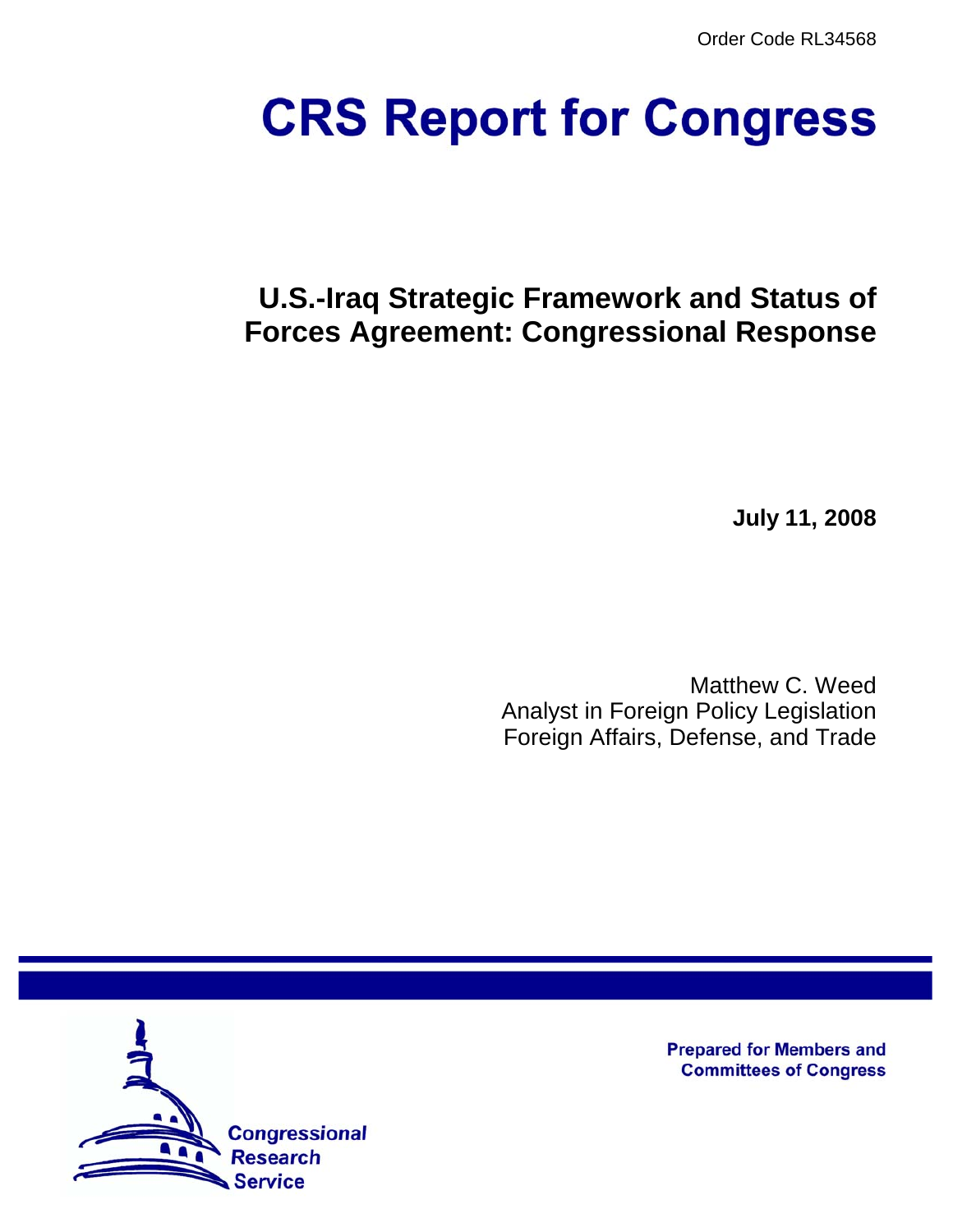## U.S.-Iraq Strategic Framework and Status of Forces Agreement: Congressional Response

#### **Summary**

On November 26, 2007, President Bush and Iraqi Prime Minister Nouri al Maliki co-signed the Declaration of Principles for a Long-Term Relationship of Cooperation and Friendship Between the Republic of Iraq and the United States of America, which set out a number of issues concerning, among other things, a security agreement between the United States and Iraq. Since the announcement, the Administration has announced that there will be two agreements negotiated, a Status of Forces Agreement (SOFA) providing the legal basis between the two countries for the continued presence and operation of U.S. armed forces in Iraq once the U.N. Security Council mandate expires on December 31, 2008, and a Strategic Framework agreement (together with the SOFA, the "Iraq Agreements" or "Agreements") to cover the overall bilateral relationship between the two countries.

Several Members of Congress responded with demands that Congress be involved in creating the planned Agreements, from negotiation to implementation, and took action to ensure such involvement. Congress has proposed numerous pieces of legislation that would increase its role in creating these Agreements, from calling for executive-branch consultation and reporting to requiring formal congressional approval. It has also conducted multiple hearings that have concerned the proposed Agreements, receiving clarification on many important issues from Administration officials and experts. This has also equipped Congress with information pertinent to deciding what further action can be taken to involve Congress more in the agreementmaking process. Several options remain available to Congress regarding the Iraq Agreements.

This report is divided into two main parts: the first describes in detail the actions taken by Congress thus far in response to the Declaration of Principles and other information concerning the planned Iraq Agreements, consisting of legislative initiatives and congressional hearings; the second provides options for further congressional action concerning Congress's role in the negotiation, execution, and implementation of the Iraq Agreements. This report may not be updated.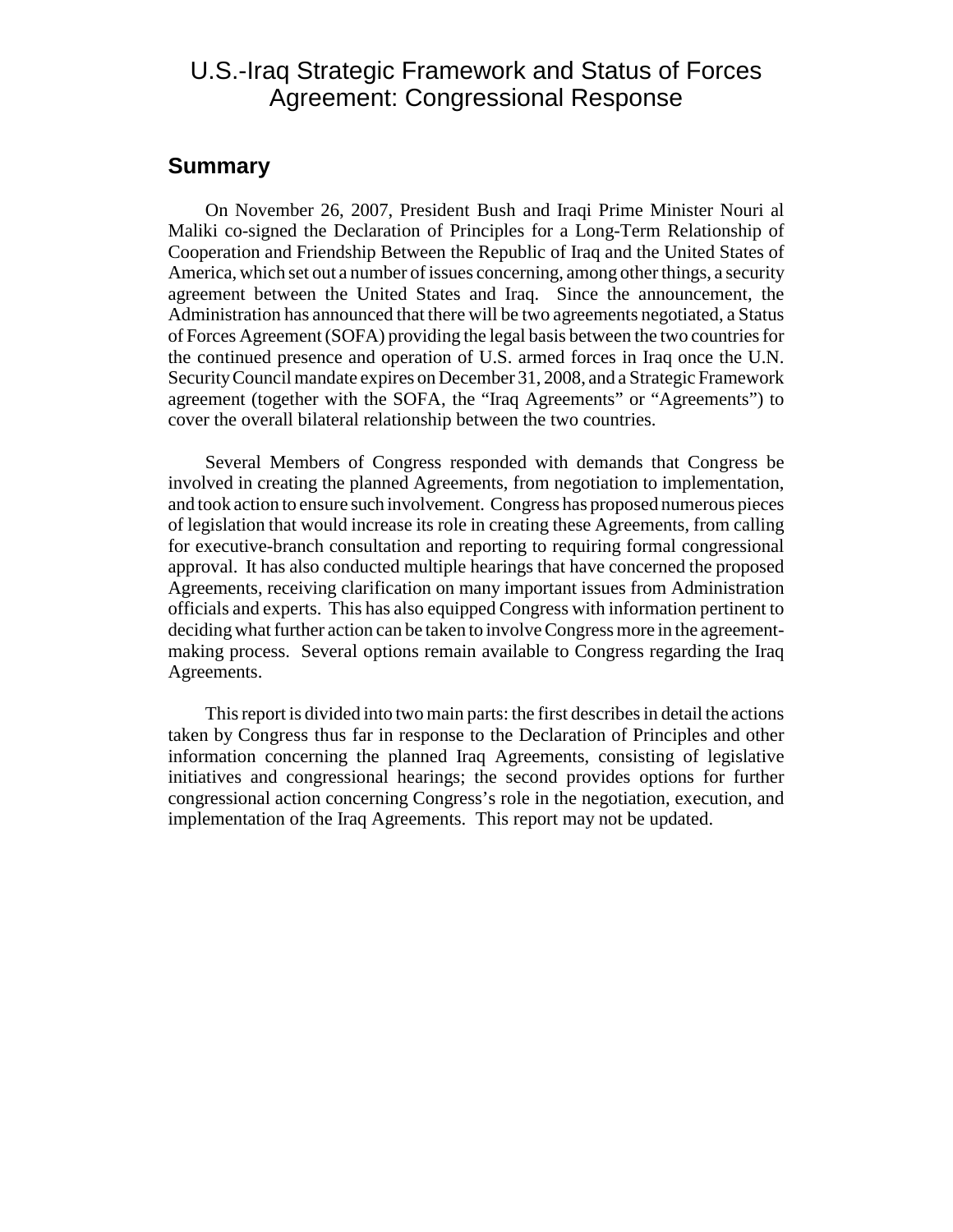## **Contents**

| Action Taken by Congress Regarding the Iraq Agreements 3                                                                           |  |
|------------------------------------------------------------------------------------------------------------------------------------|--|
|                                                                                                                                    |  |
| Funding Prohibition Concerning Legal Status of U.S. Forces in Iraq                                                                 |  |
|                                                                                                                                    |  |
|                                                                                                                                    |  |
| Congressional Oversight of Iraq Agreements Act of 2007 (S. 2426) 4                                                                 |  |
|                                                                                                                                    |  |
| Bill Disapproving Any Agreement Based on the Declaration of                                                                        |  |
|                                                                                                                                    |  |
| Protect Our Troops and Our Constitution Act of 2008 (H.R. 5626)  6<br>Sections 1212 and 1220 of the Duncan Hunter National Defense |  |
|                                                                                                                                    |  |
| Resolution Reasserting Congressional Prerogatives in Foreign                                                                       |  |
|                                                                                                                                    |  |
| Resolution Calling for Iraq to Agree to Pay Costs of Continued                                                                     |  |
| U.S. Presence in Provisions of Any Bilateral Agreement with                                                                        |  |
|                                                                                                                                    |  |
|                                                                                                                                    |  |
| The Extension of the United Nations Mandate for Iraq: Is the                                                                       |  |
|                                                                                                                                    |  |
| The Proposed U.S. Security Commitment to Iraq: What Will Be in It                                                                  |  |
|                                                                                                                                    |  |
|                                                                                                                                    |  |
| The November 26 Declaration of Principles: Implications for                                                                        |  |
| U.N. Resolutions on Iraq and for Congressional Oversight 13                                                                        |  |
| Hearings on the FY2009 Foreign Affairs Budget  14                                                                                  |  |
| Status of Forces Agreements and U.N. Mandates: What Authorities                                                                    |  |
| and Protections Do They Provide to U.S. Personnel?  15                                                                             |  |
| Declaration and Principles: Future U.S. Commitments to Iraq  15                                                                    |  |
| International Affairs Budget for Fiscal Year 2009 16                                                                               |  |
| Hearings on the Iraq Report Regarding the U.S. Troop Surge  17                                                                     |  |
| Negotiating a Long-Term Relationship with Iraq  17                                                                                 |  |
| The Future of U.S.-Iraqi Relations: The Perspective of the Iraqi                                                                   |  |
|                                                                                                                                    |  |
| Possible Further Congressional Action Concerning the Iraq Agreements 18                                                            |  |
|                                                                                                                                    |  |
|                                                                                                                                    |  |
| New Legislation to Define Presidential Authority  20                                                                               |  |
| New Legislation to Further Define the Role of Congress  21                                                                         |  |
|                                                                                                                                    |  |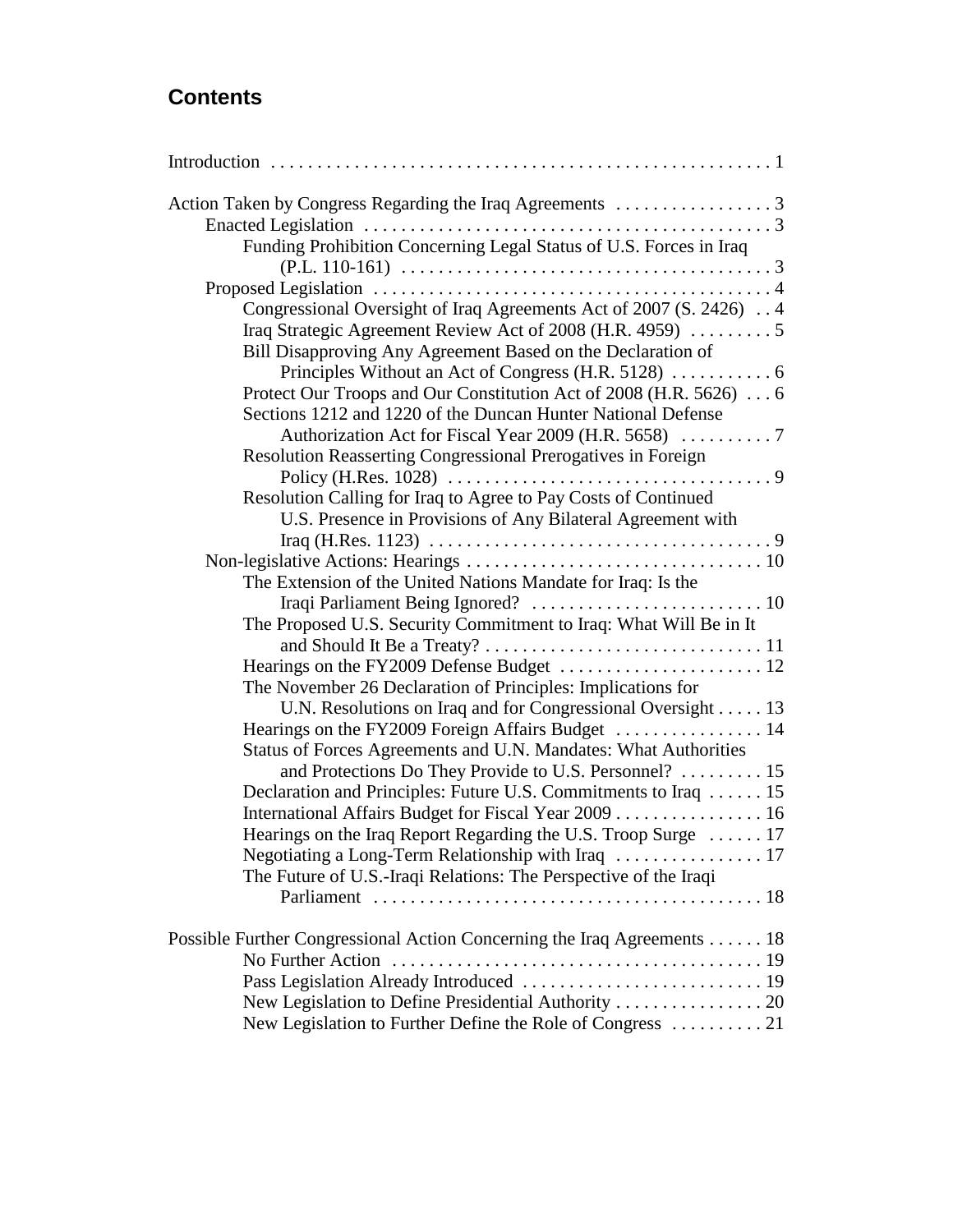## **List of Tables**

| Table 1. Major Provisions of Proposed Legislation Regarding the |  |
|-----------------------------------------------------------------|--|
|                                                                 |  |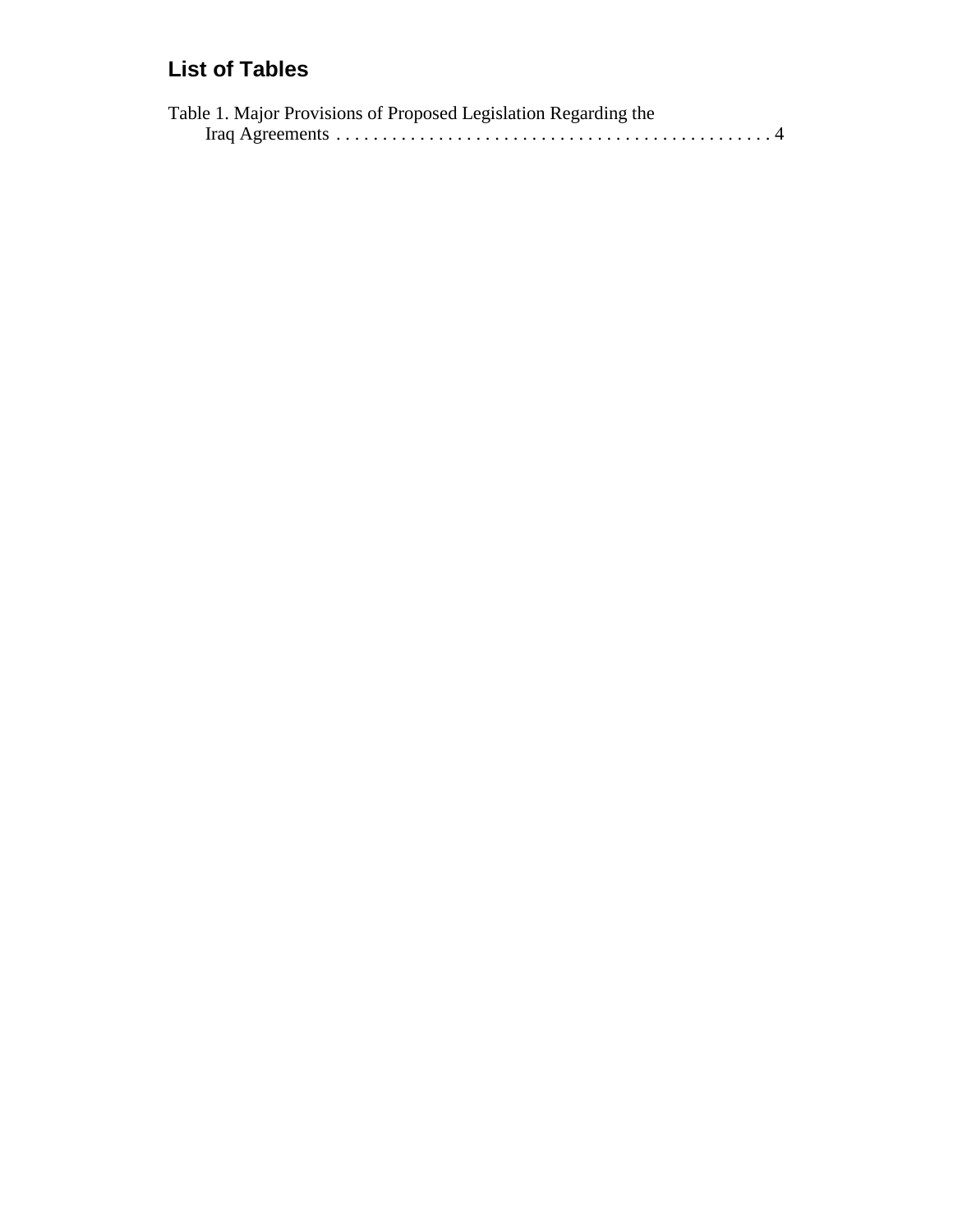# U.S.-Iraq Strategic Framework and Status of Forces Agreement: Congressional Response

#### **Introduction**

On November 26, 2007, President Bush and Iraqi Prime Minister Nouri al Maliki co-signed the Declaration of Principles for a Long-Term Relationship of Cooperation and Friendship Between the Republic of Iraq and the United States of America ("Declaration of Principles" or, "Declaration"). It highlights issues for inclusion in an upcoming agreement between the two countries that would codify this relationship in "the political, economic, cultural, and security fields."<sup>1</sup> Future talks between the two governments would also address the terms of the continued presence of U.S. forces in Iraq after the termination of the U.N. Security Council resolution currently authorizing the Multinational Force in Iraq (MNF-I). As it stands, the U.N. mandate for the MNF-I to remain in Iraq will expire on December 31, 2008.<sup>2</sup> Since the announcement, the Administration has announced that there will be two agreements negotiated, a Status of Forces Agreement (SOFA) providing the legal basis between the two countries for the continued presence and operation of U.S. armed forces in Iraq, $3$  and a Strategic Framework agreement (together with the SOFA, the "Iraq Agreements" or "Agreements") to cover the overall bilateral relationship between the two countries. The Declaration of Principles includes wideranging language that presages the two states entering into a U.S.-Iraq security agreement, pursuant to which the United States would make "security assurances and commitments" to Iraq and aid Iraq in defending against external and internal threats.

Upon the announcement of the Declaration's execution in November, Lieutenant General Douglas Lute, Assistant to the President for Iraq and Afghanistan, stated that the planned agreement would cover nearly every aspect of the future U.S.

<sup>&</sup>lt;sup>1</sup> The Declaration is available at [http://www.whitehouse.gov/news/releases/2007/11/ 20071126-11.html], visited June 23, 2008.

<sup>2</sup> For in-depth discussion of Iraq issues, see CRS Report RL31339, *Iraq: Post-Saddam Governance and Security*, by Kenneth Katzman; CRS Report RL34387, *Operation Iraqi Freedom: Strategies, Approaches, Results, and Issues for Congress*, by Catherine Dale; CRS Report RL33793, *Iraq: Regional Perspectives and U.S. Policy*, by Christopher M. Blanchard, Kenneth Katzman, Carol Migdalovitz, Alfred B. Prados, and Jeremy M. Sharp; CRS Report RL32217, *Iraq and Al Qaeda*, by Kenneth Katzman; and CRS Report RL31833, *Iraq: Reconstruction Assistance*, by Curt Tarnoff.

<sup>&</sup>lt;sup>3</sup> Discussion of existing U.S. status of forces agreements and the proposed U.S.-Iraq SOFA can be found in CRS Report RL34531, *Status of Forces Agreement (SOFA): What Is It, and How Might One Be Utilized in Iraq?* by R. Chuck Mason.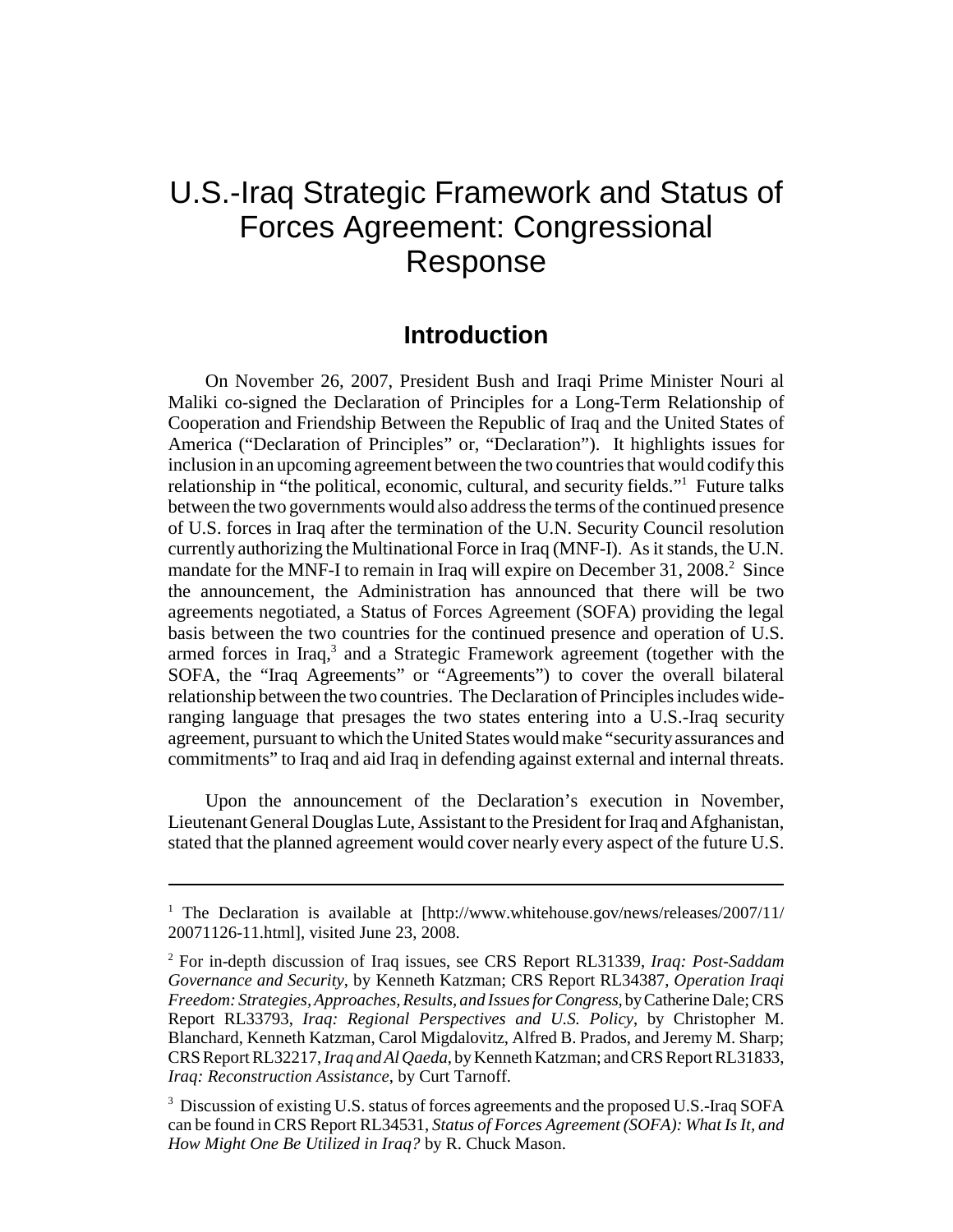military role in Iraq, including the overall mission, force levels, and basing arrangements. He explained that the parties intended to conclude the agreement by July 31, 2008, with preliminary negotiations to begin immediately. General Lute explained that U.S. Ambassador to Iraq Ryan Crocker would lead the delegation tasked with negotiation of the agreement, supported by other representatives of the executive branch. In response to a question concerning the possibility of Congress's role in the creation of the agreement, General Lute stated that the Administration did not expect the agreement to rise to the level of a treaty, and that it did not foresee the need for "formal inputs" from the Congress.<sup>4</sup>

Reacting to the Agreements contemplated in the Declaration, several Members of Congress have proposed numerous pieces of legislation designed to encourage or in some cases require the submission of the Iraq Agreements to Congress for formal approval. Some of these bills would require consultation and reporting from the President concerning the progress of negotiation of the Agreements. Congress has also conducted multiple hearings that have either focused on or at least touched on the Iraq Agreements. In these hearings, Congress has heard testimony from Administration officials that has addressed the Administration's plans and important issues concerning the anticipated Agreements, and has received promises from such officials to keep Congress informed on the progress of negotiations. This testimony has equipped Congress with information pertinent to deciding what further action can be taken to involve Congress more in the process of creating the Iraq Agreements.

Congress's response to the Iraq Agreements has illuminated the priority concerns and positions of the various stakeholders involved in the Agreements. Several Members of Congress assert the necessity of congressional involvement in the planned Iraq Agreements, from negotiation to implementation, arguing that the Iraq Agreements, as described in the Declaration of Principles and General Lute's statements, by definition require advice and consent of the Senate as a formal treaty under the Constitution, or congressional approval of the Agreements through normal legislation. Other Members contend that any agreement with Iraq, given the importance of U.S. involvement in Iraq to the Congress and the American people, must be negotiated with meaningful consultation from the Congress, no matter what legal form the agreement takes. Some statements from Members suggest that a U.S.- Iraq agreement, negotiated and executed out of the sight of Congress, might bind the hands of both the next administration and the Congress, and might include a role for U.S. troops in Iraq that exceeds the scope of the 2002 congressional authorization to use force in Iraq.<sup>5</sup> On the other hand, certain Members argue that the President is within his inherent powers and the congressional authorization to use force as he

<sup>4</sup> General Lute's statements are available at [http://www.whitehouse.gov/news/releases/ 2007/11/20071126-6.html], visited June 23, 2008.

<sup>&</sup>lt;sup>5</sup> For analysis of the law of security agreements and congressional oversight of such agreements, see CRS Report RL34362, *Congressional Oversight and Related Issues Concerning the Prospective Security Agreement Between the United States and Iraq*, by Michael John Garcia, R. Chuck Mason, and Jennifer K. Elsea. Analysis of congressional declarations of war and authorizations to use force can be found in CRS Report RL31133, *Declarations of War and Authorizations for the Use of Military Force: Historical Background and Legal Implications*, by Jennifer K. Elsea and Richard F. Grimmett.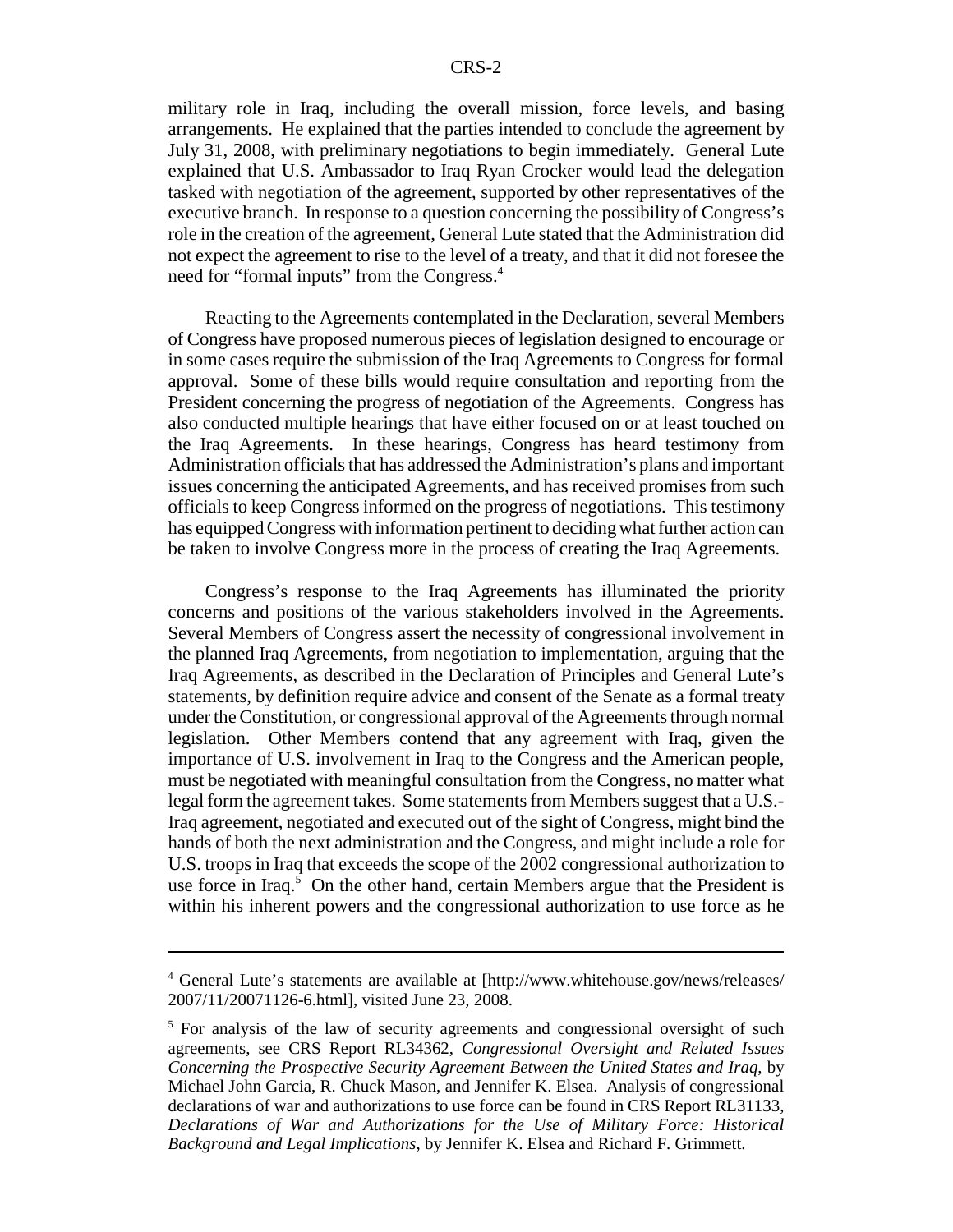moves toward completion of the Iraq Agreements, characterizing demands for greater congressional involvement as unnecessary and improper.

At congressional hearings, the U.S. Administration and the Iraqi legislature also have expressed their positions regarding the Iraq Agreements. In answering Congress's concerns, the Administration explains its position in such a way as to reassure Congress of its intentions regarding the content and scope of the Iraq Agreements, while vigorously defending the President's asserted constitutional and legislated right to execute such Agreements without formal congressional approval or a specified congressional role. At a June 4, 2008, hearing before the House Subcommittee on International Organizations, Human Rights, and Oversight, members of the Iraqi Council of Representatives (COR) testified that the COR as a whole believes no U.S.-Iraq agreement is proper at this time because Iraq does not enjoy full sovereignty, and that the COR must approve the Iraq Agreements before they could go into effect, among other statements.

This report is divided into two main parts: the first describes in detail the actions taken by Congress concerning the planned Iraq Agreements, including legislative initiatives and congressional hearings; the second provides a range of options for further congressional action concerning Congress's role in negotiating, executing, and implementing the Iraq Agreements.

## **Action Taken by Congress Regarding the Iraq Agreements**

Congress, in response to the Administration's announcement of its intention to negotiate the Iraq Agreements, has enacted legislation, proposed legislation, and held hearings. The enacted and proposed legislation, designed to ensure a congressional role in the Iraq Agreements, contain combinations of four main types of provisions requiring (1) reports to Congress, (2) consultations with Congress, (3) formal congressional approval, or (4) funding prohibitions. **Table 1** below shows the types of provisions included in each piece of pertinent legislation. Several hearings focused directly on the Iraq Agreements, their contents and scope, issues of congressional involvement, constitutional prerogatives of the President in their execution, and the concerns and views of the Iraqi parliament. Members and witnesses discussed many of the same issues concerning the Iraq Agreements at hearings held that regarded the Defense and Foreign Affairs budgets, as well as hearings on the Administration's report concerning the result of the U.S. troop surge in Iraq.

#### **Enacted Legislation**

**Funding Prohibition Concerning Legal Status of U.S. Forces in Iraq (P.L. 110-161).** Section 612 of the Emergency Supplemental Appropriations Act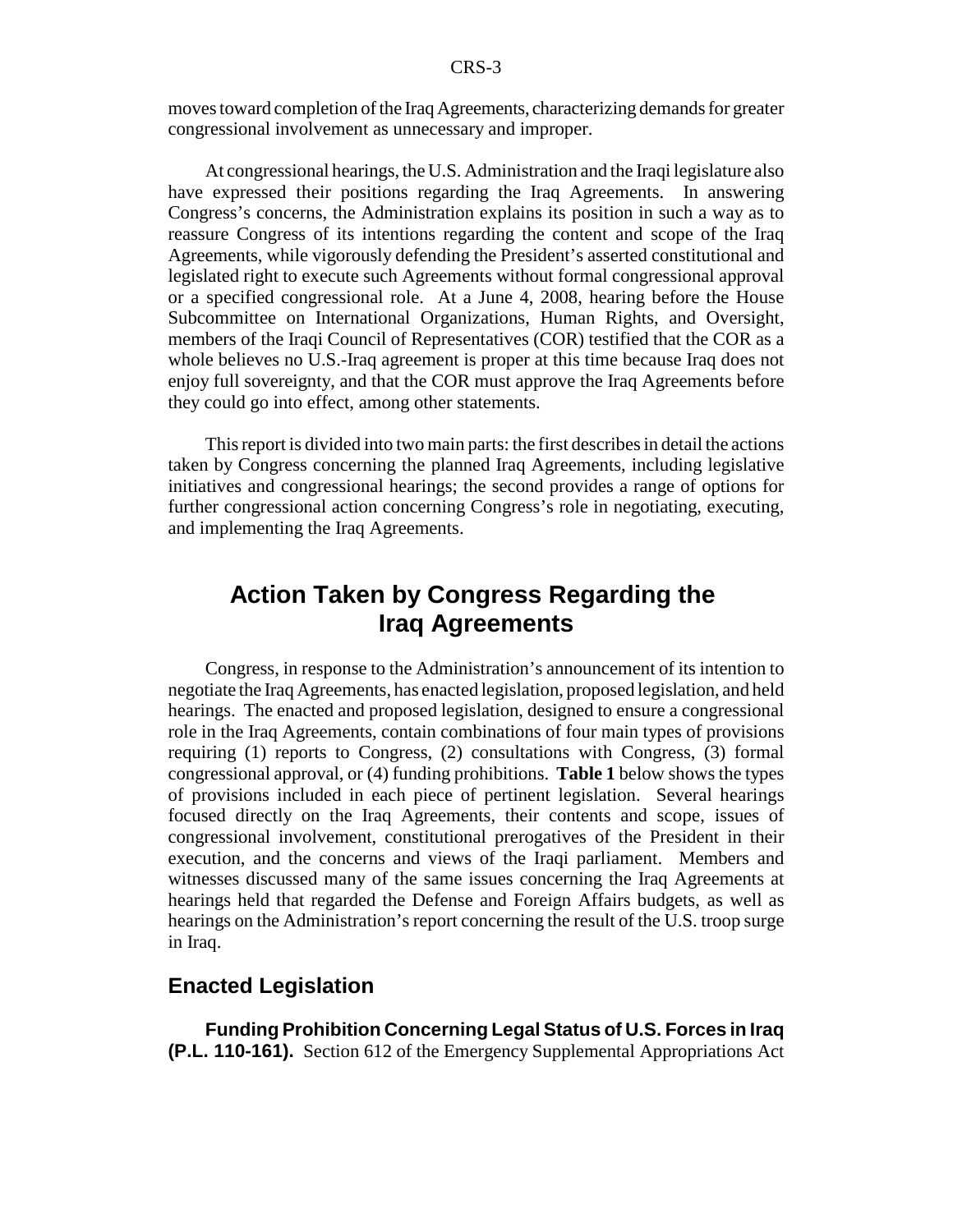for Defense, 2008,<sup>6</sup> provides that no funds may be made available for implementing a U.S.-Iraq agreement that subjects U.S. forces to the jurisdiction of Iraqi courts or punishment under Iraqi law.

| Bill or P.L. | <b>Executive</b><br><b>Reporting</b> | <b>Consultation</b>  | <b>Approval</b><br>through<br><b>Treaty</b> | Approval<br>through<br>Legislation | <b>Approval</b><br>through<br><b>Treaty or</b><br><b>Legislation</b> | <b>Funding</b><br><b>Prohibition</b>  |
|--------------|--------------------------------------|----------------------|---------------------------------------------|------------------------------------|----------------------------------------------------------------------|---------------------------------------|
| P.L. 110-161 |                                      |                      |                                             |                                    |                                                                      | Requirement                           |
| S. 2426      | Requirement                          |                      |                                             |                                    | Sense of<br>Senate                                                   | Requirement                           |
| H.R. 4959    |                                      | Requirement          | Sense of<br>Congress                        |                                    |                                                                      | Requirement                           |
| H.R. 5128    |                                      |                      |                                             | Requirement                        |                                                                      | Requirement                           |
| H.R. 5626    |                                      | Sense of<br>Congress |                                             |                                    |                                                                      | Requirement                           |
| H.R. 5658    | Requirement                          |                      |                                             |                                    | Requirement                                                          |                                       |
| H.Res. 1028  |                                      |                      |                                             | Sense of<br>House                  |                                                                      |                                       |
| H.Res. 1123  |                                      |                      |                                             |                                    |                                                                      | Non-binding<br>Provision <sup>a</sup> |

#### **Table 1. Major Provisions of Proposed Legislation Regarding the Iraq Agreements**

a. Calls for inclusion of a provision requiring Iraq to reimburse all U.S. costs in any U.S.-Iraq security agreement continuing the U.S. presence in Iraq.

#### **Proposed Legislation**

**Congressional Oversight of Iraq Agreements Act of 2007 (S. 2426).** On December 6, 2007, Senator Hillary Clinton introduced the Congressional Oversight of Iraq Agreements Act of 2007. The bill states several findings concerning the possible contents of a U.S.-Iraq security agreement and the constitutional role of Congress in approving international agreements. Section 3 contains the substance of the bill, with three main parts:

• First, section  $3(a)$  requires the "Legal Advisor<sup>7</sup> to the Secretary of State" to submit an unclassified report to Congress explaining the justification, with legal analysis of the constitutional powers asserted

<sup>&</sup>lt;sup>6</sup> Division L of P.L. 110-161 (121 Stat. 2455), approved December 26, 2007. Congress has also passed general funding prohibitions with regard to permanent U.S. bases in Iraq (without specifically citing the proposed Iraq Agreements) in six separate laws thus far. See Katzman, CRS Report RL31339, *supra* note 2, p. 14. Several pieces of currently proposed legislation contain similar provisions.

<sup>&</sup>lt;sup>7</sup> The bill spells the word Advisor with an "o," while the Department of State spells it "Adviser," with an "e."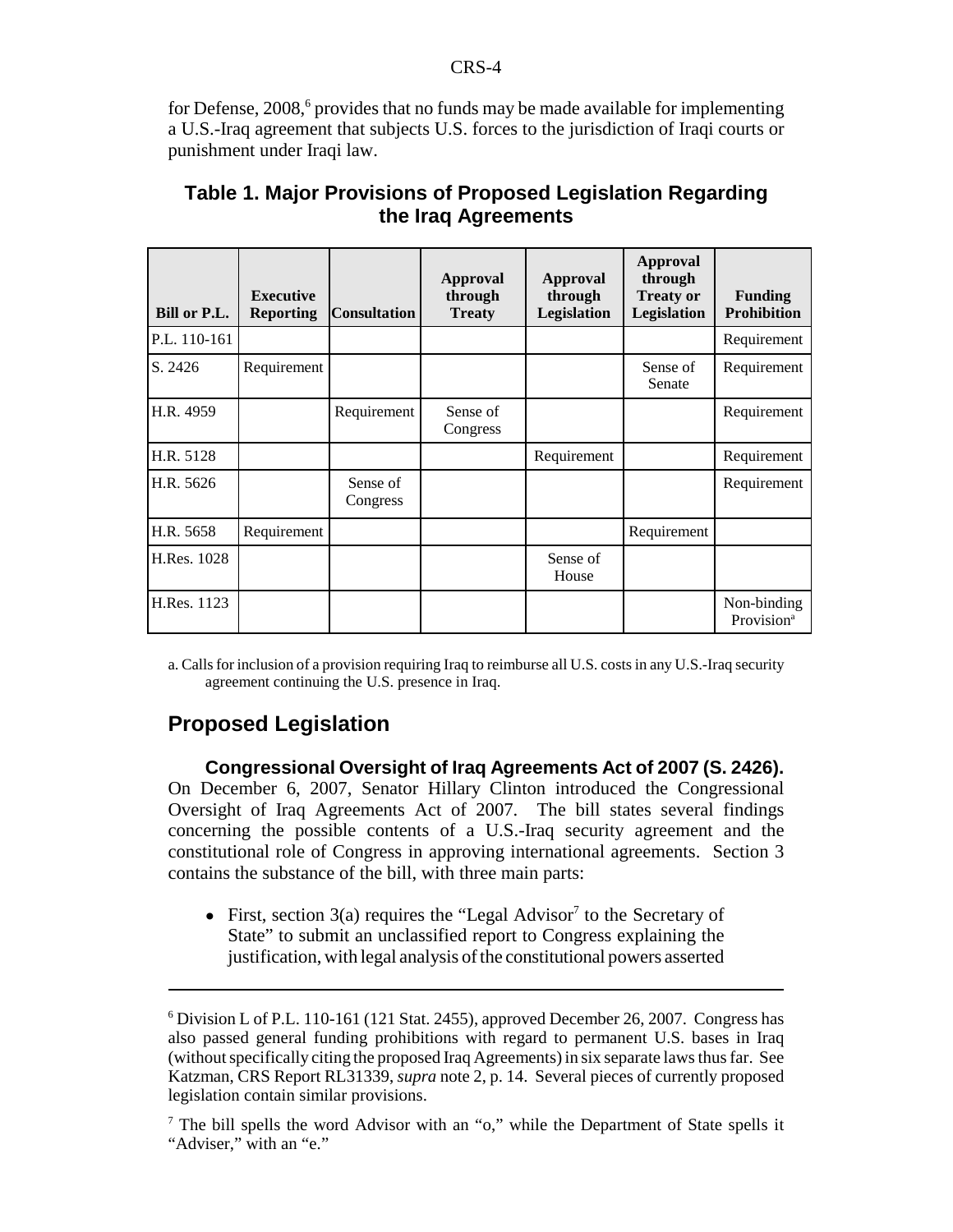by the President, for concluding the anticipated Iraq SOFA and Strategic Framework as executive agreements.

- Second, section  $3(b)$  states that it is the sense of the Senate that any U.S.-Iraq agreement including a SOFA that involves "commitments or risks affecting the nation as a whole"<sup>8</sup> and that is not approved as a treaty by the Senate or through legislation by the Congress does not have the force of law.
- Third, section  $3(c)$  bars funding for any such agreement between the United States and Iraq if such Senate or congressional approval is not obtained.

The bill was referred to the Senate Foreign Relations Committee on December 6, 2007, and no further action has been taken.

**Iraq Strategic Agreement Review Act of 2008 (H.R. 4959).** Representative Rosa L. DeLauro introduced this bill on January 15, 2008. Section 2 of the bill defines the term "long-term security, economic, or political agreement with the Government of Iraq," which is used elsewhere in the legislation, as an agreement that has a term of more than one year, and that includes provisions concerning (1) U.S. bases in Iraq; (2) defense of Iraq's government from internal and external threats; (3) security commitments and assurances to deter foreign aggression against Iraq; (4) the training or equipping of Iraq's security forces; (5) economic, monetary, material and technical commerce and arrangements; or (6) diplomatic and political understandings. Section 3 contains proposed findings, including certain constitutional powers of the President and the Congress concerning the armed forces and international agreements; past examples of security agreements submitted to the Senate as treaties; and recent Administration comments concerning the Declaration of Principles and the execution of new U.S.-Iraq agreements as executive agreements. Sections 4, 5, and 6 of the bill contain the substantive provisions:

• Section 4 contains a consultation requirement that instructs the Secretaries of State and Defense as well as other "necessary" executive officers to commence consultations with certain "congressional committees and leadership"<sup>9</sup> related to "any potential long-term security, economic, or political agreement" with Iraq. Such consultation would require "full and complete transparency" and would continue throughout the negotiation period.

<sup>&</sup>lt;sup>8</sup> This is language from the State Department's own Circular 175 regulations concerning requirements for consultation with Congress concerning international agreements. See 11 Foreign Affairs Manual §723.3(1).

<sup>&</sup>lt;sup>9</sup> This includes the Senate Foreign Relations and Armed Services Committees; the House Foreign Affairs and Armed Services Committees; the Speaker and majority and minority leaders of the House; the majority and minority leader of the Senate; and any other committee, Senator, or Member of the House that requests consultations.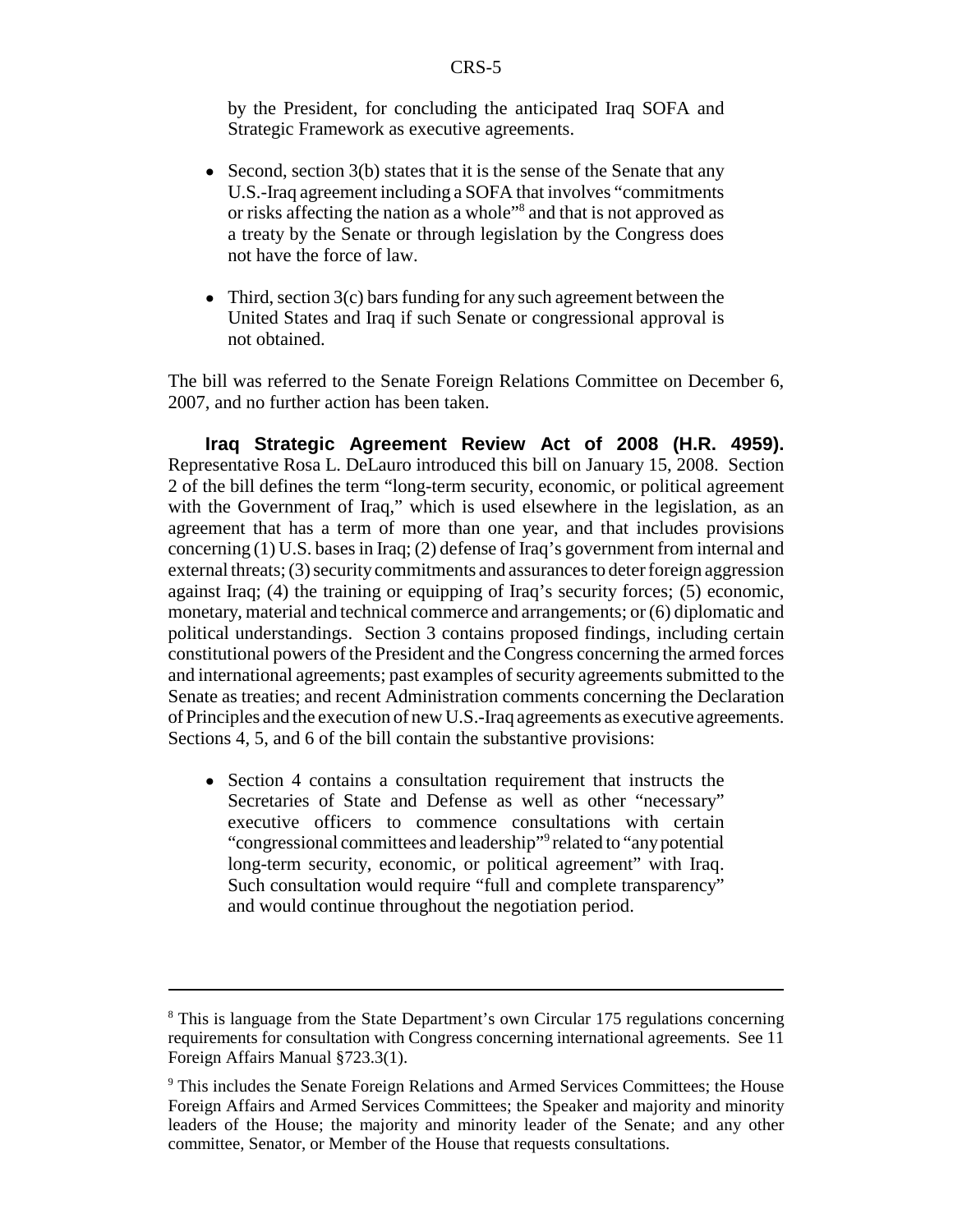- Section 5 is a non-binding sense-of-Congress provision, which asserts that any U.S.-Iraq agreement falling within the definition provided in the bill must receive advice and consent from the Senate to have the force and effect of law.
- Section 6 prohibits funding the implementation of any such agreement with Iraq unless it is submitted to the Senate for advice and consent as a treaty.

The bill was referred to the House Foreign Affairs and Armed Service Committees on January 15, 2008, and no further action has been taken.

**Bill Disapproving Any Agreement Based on the Declaration of Principles Without an Act of Congress (H.R. 5128).** Representative Barbara Lee introduced this legislation on January 23, 2008. The bill provides findings concerning congressional opposition to permanent U.S. bases and the Administration's apparent intent to maintain the presence of U.S. forces in Iraq. Section 3 asserts the sense of Congress that any U.S.-Iraq agreement emerging from the Declaration of Principles must be approved by an act of the Iraqi legislature. The two salient provisions for congressional involvement are stated in sections 2 and 4:

- Section 2 states that any formal agreement emerging from the Declaration of Principles will not have the effect and force of law unless it is approved by an Act of Congress.
- Section 4 prohibits the use of funds appropriated or otherwise authorized to the Department of Defense or any other agency to enforce or implement such an agreement without approval through an Act of Congress.

The bill was referred to the House Foreign Affairs and Armed Service Committees on January 23, 2008, and no further action has been taken.

**Protect Our Troops and Our Constitution Act of 2008 (H.R. 5626).** Representative Bill Delahunt introduced this bill on March 13, 2008. Section 2 of the bill presents proposed findings that seek to show inconsistencies between the farreaching provisions of the Declaration of Principles and early statements by Bush Administration officials on the one hand, and on the other, later Administration statements that describe a much more limited scope for the Iraq agreements. Section 2(9) states in conclusion, "The inconsistencies between the various statements and pledges ... raise significant questions about the Administration's objectives in seeking new agreements with Iraq."

Section 3 denies the use of any funds appropriated or otherwise authorized to any U.S. agency for the purpose of

! establishing or maintaining any permanent or long-term U.S. military base or facility in Iraq; or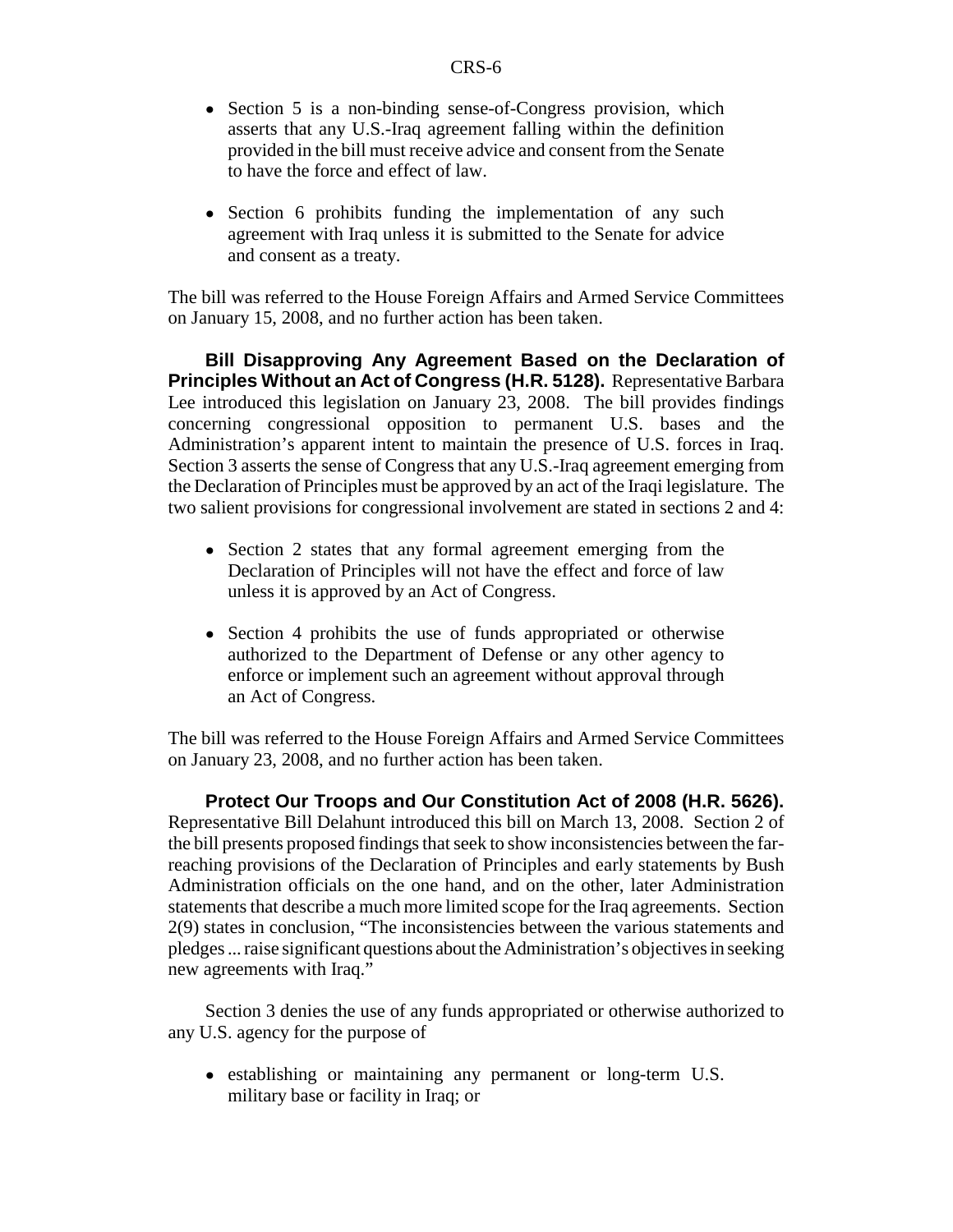• implementing any agreement consistent with the security commitments contained in the Declaration of Principles, or any agreement that provides U.S. forces with "authority to fight," unless the Senate has provided advice and consent for such agreement as a treaty, or Congress has authorized such agreement through legislation.

Section 4 provides the sense of Congress that

- long-term U.S.-Iraq relations should be decided by the next U.S. administration;
- the next administration should consult fully with Congress, the government of Iraq, Coalition partners, and Iraq's neighbors in determining policy toward Iraq; and
- the Bush Administration should encourage the government of Iraq to request the renewal of the U.N. mandate for Iraq beyond December 31, 2008, in order to ensure the international legal authority for the U.S. presence in Iraq, and the legal immunity for U.S. armed forces.

This bill was referred to the House Foreign Affairs and Armed Services Committees on March 13, 2008, and no further action has been taken.

**Sections 1212 and 1220 of the Duncan Hunter National Defense Authorization Act for Fiscal Year 2009 (H.R. 5658).** Introduced on March 31, 2008, and passed by the House on May 22, 2008, this bill contains certain provisions concerning the Iraq Agreements.<sup>10</sup> Section 1212 requires a report from the President to the House Foreign Affairs and Armed Services Committees, and the Senate Foreign Relations and Armed Services Committees, on each U.S.-Iraq agreement relating to

- the legal status of U.S. military personnel, civilian personnel, and contractor personnel;
- establishment of or access to military bases;
- rules of engagement for U.S. armed forces; and
- any security commitment, arrangement, or assurance that obligates the United States to respond to internal or external threats against Iraq.

 $10$  The bill also contains a funding prohibition on permanent or long-term U.S. bases in Iraq in section 1211, similar to those included in other earlier bills that have been signed into law. See *supra* note 6. The Senate defense authorization bill, S. 3001 (110<sup>th</sup> Cong.), contains an identical funding prohibition for permanent bases in section 2913.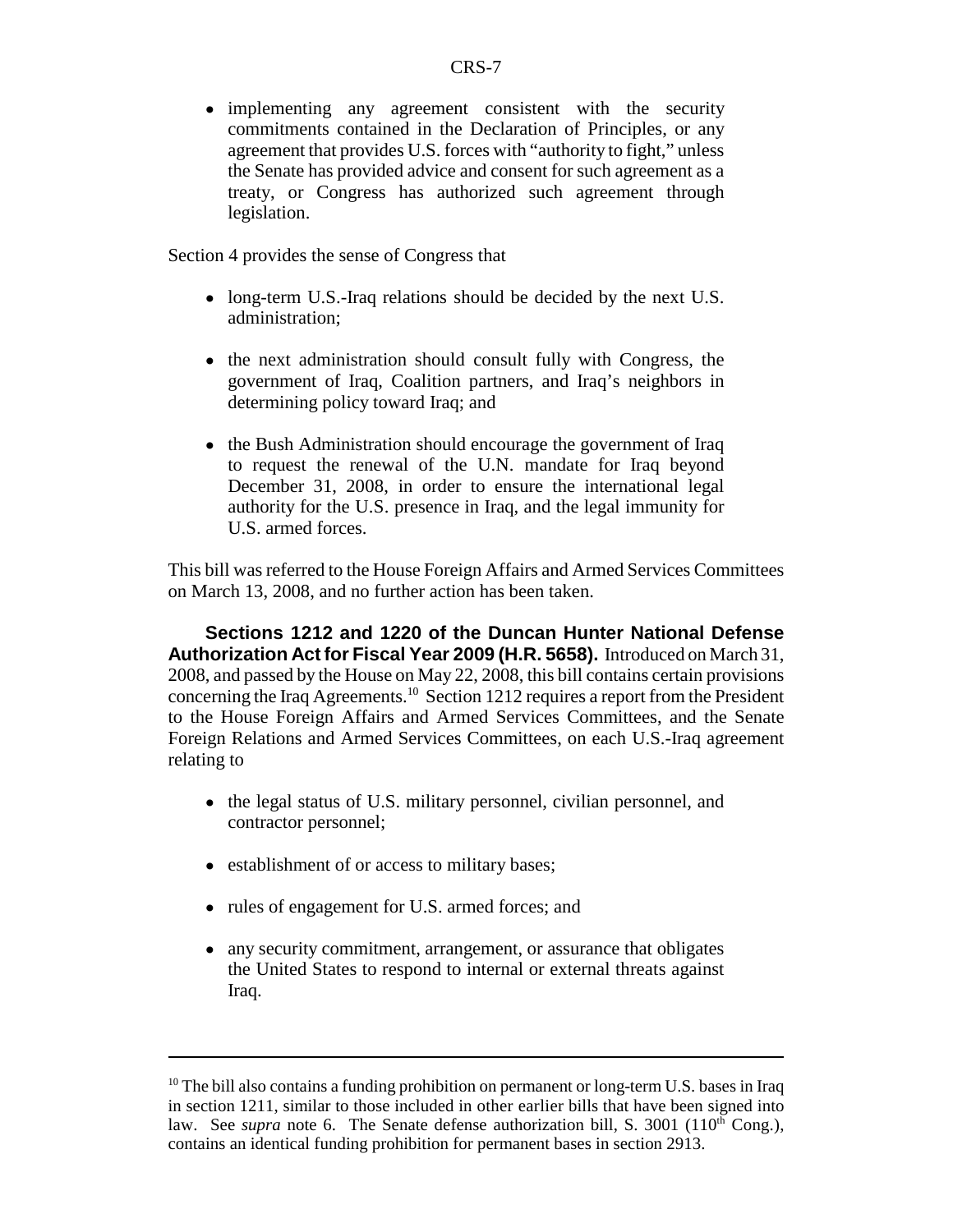Updates are required whenever further agreements are executed or when an agreement is substantially revised. Section 1212(b) provides a list of 13 matters to be included in such reports:

- limits placed on U.S. combat operations by the government of Iraq, including coordination requirements;
- assessment of whether conditions placed on U.S. combat operations in such agreements are greater than conditions prior to such agreement;
- discussion of legal immunities of U.S. personnel;
- assessment of legal protection of third-country nationals;
- assessment of authority of U.S. and Coalition forces to detain and interrogate prisoners;
- description of any security commitment, arrangement, or assurance to respond to internal or external threats against Iraq, including manner of such commitment's implementation;
- assessment of any requirements for payments to the government of Iraq for use of bases;
- assessment of any requirements for payments for claims of death or damages caused by U.S. personnel;
- assessment of any other provisions that would restrict the performance of U.S. personnel;
- discussion of how the agreement or modification thereof was approved by the government of Iraq, and whether the process was consistent with the Iraq constitution;
- description of arrangements for resolving disputes arising under the agreement;
- discussion of application of the agreement to Coalition partners; and
- ! description of termination of the agreement by either party.

Section 1220 of the bill states that no provision of an agreement containing a security commitment, arrangement, or assurance that obligates the United States to respond to internal or external threats against Iraq will be in force with respect to the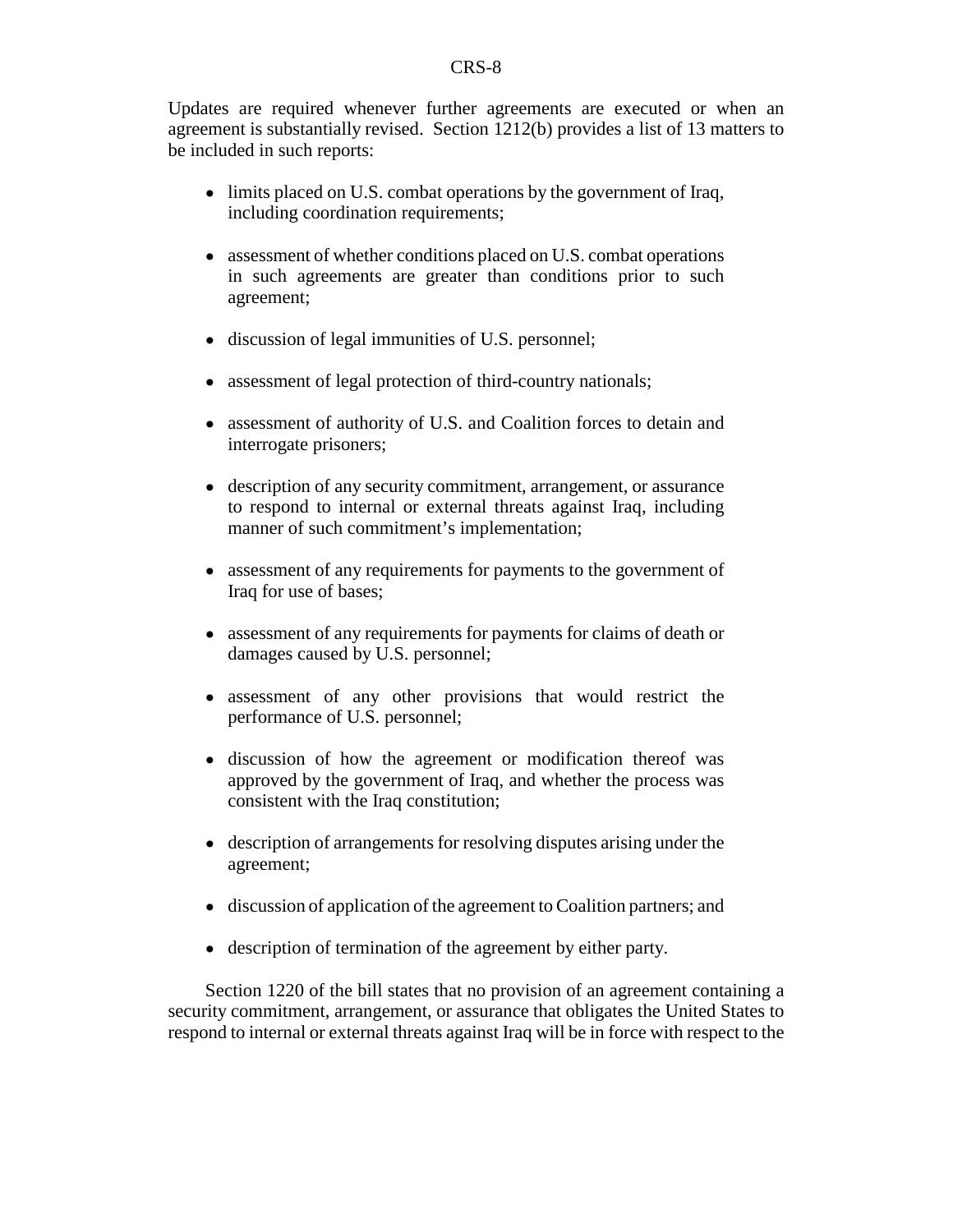United States unless it is given Senate advice and consent as a treaty or is specifically authorized by an act of Congress.<sup>11</sup>

**Resolution Reasserting Congressional Prerogatives in Foreign Policy (H.Res. 1028).** On March 6, 2008, Representative Barbara Lee introduced H.Res. 1028, which encourages development of a convention of legislative approval over certain types of international agreements. Preambulary clauses regard the constitutional roles of the President and the Congress in U.S. foreign policy, the nature and scope of status of forces agreements, and the Bush Administration's actions surrounding the Declaration of Principles and the negotiation of the Iraq Agreements. The resolution, framed as the sense of the House, states that three types of international agreements should be approved by an act of Congress:

- any agreement, other than a treaty, entered into by the executive branch which purports to bind the United States to use the armed forces to assist another country, government, or people, either immediately or upon the occurrence of future events;
- any international agreement, other than a treaty, that requires the use of U.S. financial resources; or
- any agreement, other than a treaty, between Iraq and the United States that imposes burdens in excess of those customarily included in status of forces agreements.

The last provision of the resolution explicitly states that, without legislative approval, a status of forces agreement signed by the Administration and the government of Iraq would have no legal effect. The bill was referred to the House Foreign Affairs Committee on March 6, 2008, and no further action has been taken.

**Resolution Calling for Iraq to Agree to Pay Costs of Continued U.S. Presence in Provisions of Any Bilateral Agreement with Iraq (H.Res. 1123).** H.Res. 1123, introduced by Representative Dana Rohrabacher on April 17, 2008, concerns the costs of the continued U.S. presence in Iraq. The language preceding the resolution notes several figures related to past and future costs of maintaining U.S. forces in Iraq, as well as Iraq's oil reserves and the rising global price for oil. The resolution itself calls on the President to refrain from entering any agreement with Iraq that involves the presence of the U.S. armed forces in Iraq unless

the agreement includes a provision under which the Republic of Iraq agrees to reimburse the United States for all costs incurred by the United States related to the presence of United States Armed Forces in Iraq after the effective date of the agreement, including the costs of pay and allowances for members of the United States Armed Forces serving in Iraq.

<sup>&</sup>lt;sup>11</sup> S. 3001 does not contain provisions similar to sections 1212 and 1220. For a side-by-side comparison of Iraq policy provisions in the two draft 2009 defense authorization bills, see CRS Report RL34473, *Defense: FY2009 Authorization and Appropriations*, by Pat Towell and Stephen Daggett.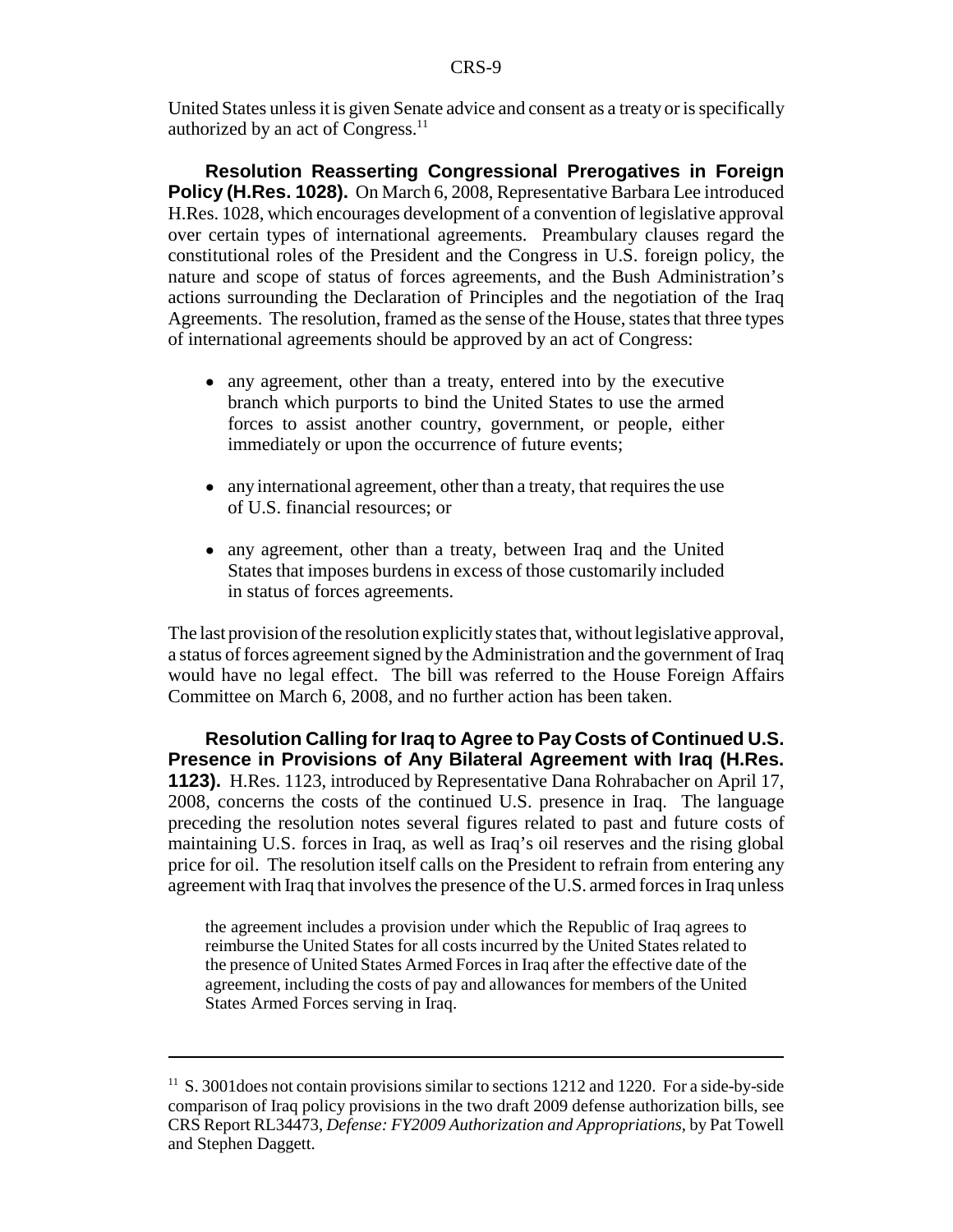The bill was referred to the House Committee on Foreign Affairs on April 17, 2008, and no further action has been taken.

#### **Non-legislative Actions: Hearings**

Congress has conducted hearings specifically concerning the proposed Iraq Agreements and has considered the issue in several other hearings as well. Certain Members have made their concerns known, and various committees and subcommittees have heard testimony from a number of commentators and Administration officials. Pertinent hearings are listed chronologically below. For each hearing, the summary includes information pertinent to Congress's role in the agreement-making process for the Strategic Framework and SOFA, as well as information that may inform further congressional action regarding the Iraq Agreements. Concerns of Members and opinions of expert witnesses included in these summaries represent all salient issues identified that concern the Iraq Agreements and congressional involvement in their creation. These concerns and opinions are not included as representations of positions held by all or a group of Members and/or witnesses participating in the hearings, nor as indications of any consensus reached by Members or experts during the hearings or otherwise. The summaries also do not purport to include all policy positions of Members concerning the Iraq Agreements, as many Members did not choose to participate actively.

**The Extension of the United Nations Mandate for Iraq: Is the Iraqi Parliament Being Ignored?**<sup>12</sup> The House Subcommittee on International Organizations, Human Rights, and Oversight held this hearing on December 19, 2007. The hearing dealt primarily with the U.N. Security Council's adoption of Resolution 1790 on December 18, 2007, which extended the U.N. mandate authorizing coalition forces in Iraq for one year from December 31, 2007, until December 31, 2008. Witnesses testified on the ramifications of this extension on political relations and disputes between Prime Minister Nouri al Maliki and the Iraqi Council of Representatives (COR). The hearing also afforded the chance to introduce issues concerning the Declaration of Principles signed by President Bush and Prime Minister al Maliki that set the stage for negotiating the Iraq Agreements. Kenneth Katzman of the Congressional Research Service testified at the hearing, setting out the main issues for negotiation of these Agreements, based on the Declaration and the comments of General Lute:

- in the SOFA, provisions for legal jurisdiction over U.S. personnel (including security contractors) and facilities where they are based, as well as administrative issues such as tax liabilities and postal services;
- freedom of action for U.S. forces in Iraq, including rules of engagement and authority to detain prisoners;

<sup>&</sup>lt;sup>12</sup> U.S. Congress, House Committee on Foreign Affairs, Subcommittee on International Organizations, Human Rights, and Oversight, *The Extension of the United Nations Mandate for Iraq: Is the Iraqi Parliament Being Ignored?* 110<sup>th</sup> Cong., 1<sup>st</sup> sess., December 19, 2007, H.Hrg. 110-136 (Washington: GPO, 2008).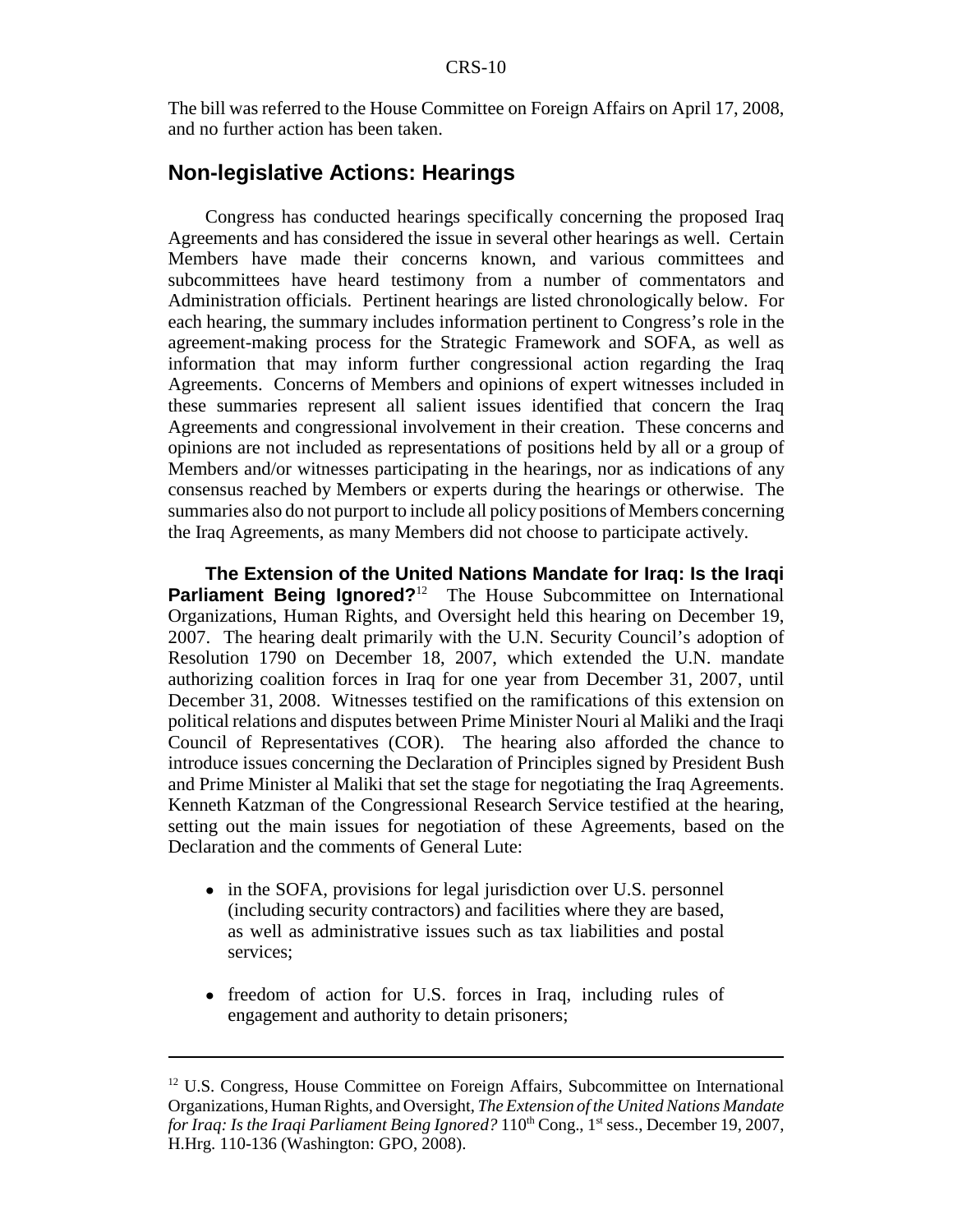- troop strength, duration, and scope of mission;
- permanent U.S. bases; and
- political, diplomatic, economic, and cultural issues.

Some committee members expressed concern that statements by General Lute indicated no requirement for congressional approval of the proposed Agreements.

**The Proposed U.S. Security Commitment to Iraq: What Will Be in It and Should It Be a Treaty?**<sup>13</sup> The House Subcommittee on International Organizations, Human Rights and Oversight and the House Subcommittee on the Middle East and South Asia held this joint hearing on January 23, 2008. At this hearing, some Members questioned the contents of the Declaration of Principles, and the Bush Administration's decision to negotiate agreements pursuant to the Declaration without seeking consultation or approval from Congress. Legal scholars testified concerning possible legal requirements for congressional approval of the Iraq Agreements and opportunities for Congress to increase its role in the negotiation and execution of such Agreements. Committee members voiced the following concerns and assertions, among others:

- the Bush Administration is violating the State Department's Circular  $175$  regulations<sup>14</sup> concerning congressional consultation on important international agreements, as well as constitutional requirements to involve Congress in the making of such agreements;
- the new agreements will bind a future president to a certain course in Iraq, practically if not legally;
- the decision to negotiate the Iraq Agreements at this time is politically unwise, as a new president may wish to abrogate or alter such Agreements, which could result in weakening of the reputation of the United States as a trustworthy partner in international agreements;
- Congress is left with the power of the purse as its only recourse if it seeks to stop implementation of the Agreements or challenge the President's power to make executive agreements, perhaps precipitating a constitutional crisis; and

<sup>&</sup>lt;sup>13</sup> U.S. Congress, House Committee on Foreign Affairs, Subcommittee on International Organizations, Human Rights, and Oversight, and Subcommittee on the Middle East and South Asia, *The Proposed U.S. Security Agreement to Iraq: What Will Be in It and Will It Be a Treaty?* 110<sup>th</sup> Cong., 2<sup>nd</sup> sess., January 23, 2008, H.Hrg. 110-151 (Washington: GPO, 2008).

<sup>&</sup>lt;sup>14</sup> See 11 Foreign Affairs Manual §723.4.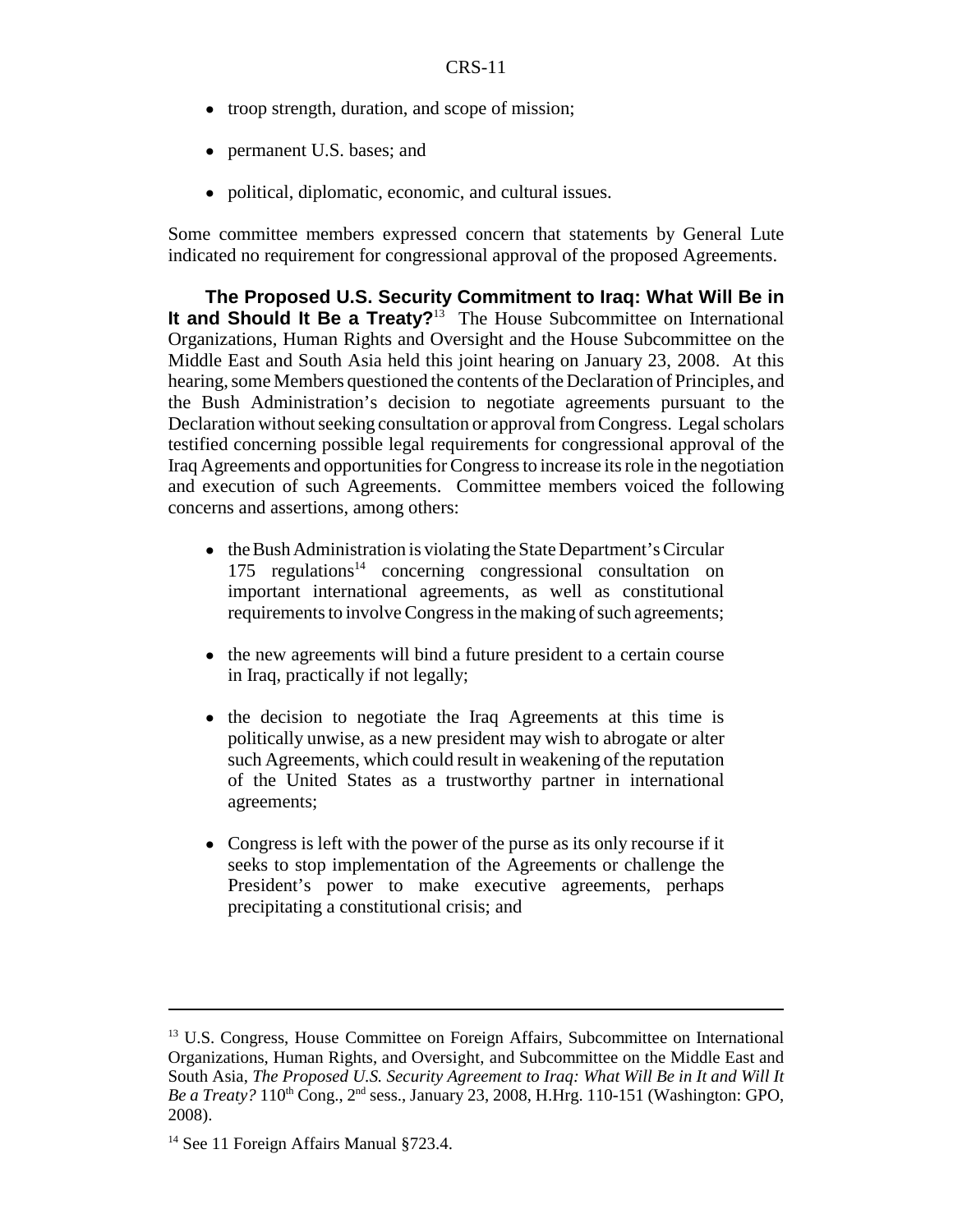• Congress must make clear to the Iraqi government that without congressional support, especially on funding, these Agreements with the Bush Administration will not be implemented.

Although most comments from committee members supported some form of congressional involvement in the agreement-making process with Iraq, certain Members made it clear that they believe the President has the authority to enter into the Iraq Agreements as sole executive agreements and that congressional attempts to limit that power may be unconstitutional.

The legal scholars who participated provided certain separate opinions with regard to the need for congressional approval of the Iraq Agreements, including the following:

- while a "security assurance," such as an agreement to consult with Iraq on its defense in an emergency, could be executed by the President without congressional approval, a "security commitment" obligating the United States to defend Iraq would require a treaty that would need Senate approval; $^{15}$
- an agreement for U.S. bases in Iraq may be executed as an executive agreement, but only if it does not conflict with earlier legislation passed by Congress;
- the Administration should adhere to the State Department's Circular 175 regulations requiring congressional consultations, as the Iraq Agreements represent significant new international agreements; and
- implementation of the Iraq Agreements, even if executed as executive agreements, would still have to work within the parameters of congressional authorizations and appropriations.

**Hearings on the FY2009 Defense Budget.**16 The House and Senate Armed Services Committees convened separate hearings concerning the FY2009 budget request of the Department of Defense on February 6, 2008. During the hearings, several Members took the opportunity to ask Secretary Gates about the proposed Iraq Agreements. Under questioning, Secretary Gates did not rule out submitting an agreement with Iraq to the Senate for advice and consent as a treaty, but stated that the decision would be based on the contents of the agreement. He explained that it has been practice to execute status of forces agreements as executive agreements without seeking congressional approval. In his testimony during both

 $15$  For discussion concerning the difference between "security commitments" and "security arrangements," see Garcia, Elsea, and Mason, CRS Report RL34362, *supra* note 5, p. 17.

<sup>&</sup>lt;sup>16</sup> U.S. Congress, Senate Armed Services Committee, hearing to receive testimony on the defense authorization request for Fiscal Year 2009, the Future Years Defense Program, and the Fiscal Year 2009 request for operations in Iraq and Afghanistan,  $110^{th}$  Cong.,  $2^{nd}$  sess., February 6, 2008; U.S. Congress, House Armed Services Committee, hearing on FY2009 national defense budget request,  $110^{th}$  Cong.,  $2^{nd}$  sess., February 6, 2008.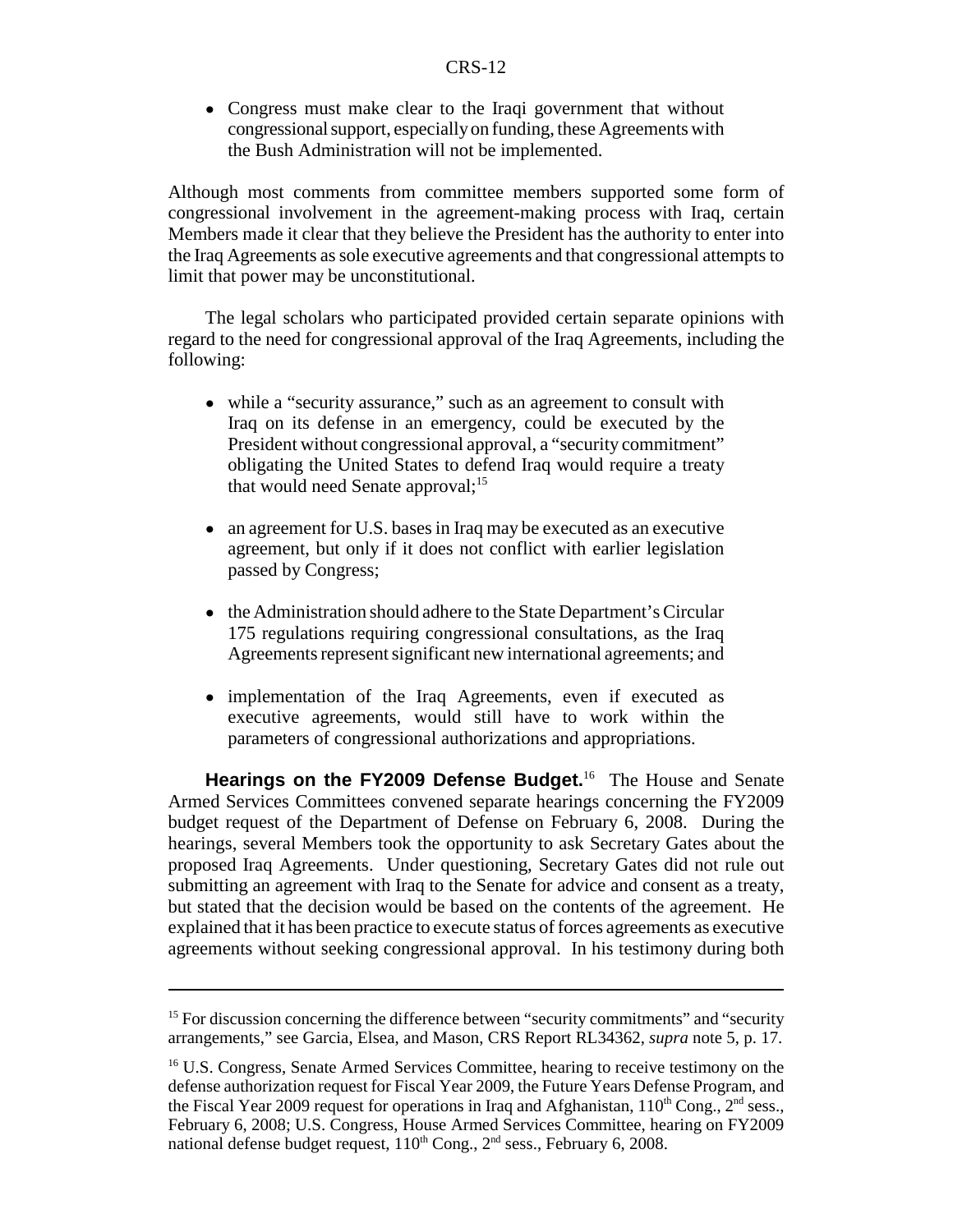#### CRS-13

hearings, Secretary Gates made several important statements concerning the Iraq agreements and the ongoing negotiations, including the following:

- the Iraq Agreements will not contain a U.S. commitment to defend Iraq and the SOFA will not contain a "security component";
- the Declaration of Principles in itself also does not constitute a U.S. security commitment to Iraq;
- the Administration does not want permanent bases in Iraq;
- the SOFA will contain "rules of the road" on how U.S. forces are able to operate after expiration of the U.N. Security Council resolution, including rules on U.S. authority to detain individuals, and legal immunity for U.S. contractors; nothing in any agreement being negotiated with Iraq would bind a future administration; and
- there should be openness and transparency in the negotiation process so that Congress can make informed decisions concerning the Iraq Agreements, and the Senate will be afforded a chance to review the SOFA before it is implemented.

**The November 26 Declaration of Principles: Implications for U.N. Resolutions on Iraq and for Congressional Oversight.**17 This hearing took place on February 8, 2008, before the House Subcommittee on International Organizations, Human Rights, and Oversight. Four questions were to be considered: (1) whether a status of forces agreement can authorize U.S. forces to engage in combat in or on behalf of another country; (2) whether an agreement containing a U.S. commitment to defend another country must be submitted for some form of congressional approval; (3) what consultation with Congress is required on the form of the Iraq Agreements and the issues to be negotiated; and (4) what procedures must be followed within the executive to determine the form of the Iraq Agreements and the organization of negotiations. Building on the sentiments of the subcommittee's January 23 hearing, Members made the following statements, among others:

- the authority for U.S. forces to remain in Iraq past the end of the U.N. mandate on December 31, 2008, must be approved by both the Congress and the Iraqi COR; and
- the Declaration of Principles has been used by the Administration to send misleading political signals to both Congress and Iraq.

The expert panel provided extensive testimony on the four questions posed by the subcommittee, including these assertions:

<sup>&</sup>lt;sup>17</sup> U.S. Congress, House Committee on Foreign Affairs, Subcommittee on International Organizations, Human Rights, and Oversight, *The November 26 Declaration of Principles: Implications for U.N. Resolutions on Iraq and for Congressional Oversight*, 110<sup>th</sup> Cong., 2<sup>nd</sup> sess., February 8, 2008, H.Hrg. 110-152 (Washington: GPO, 2008).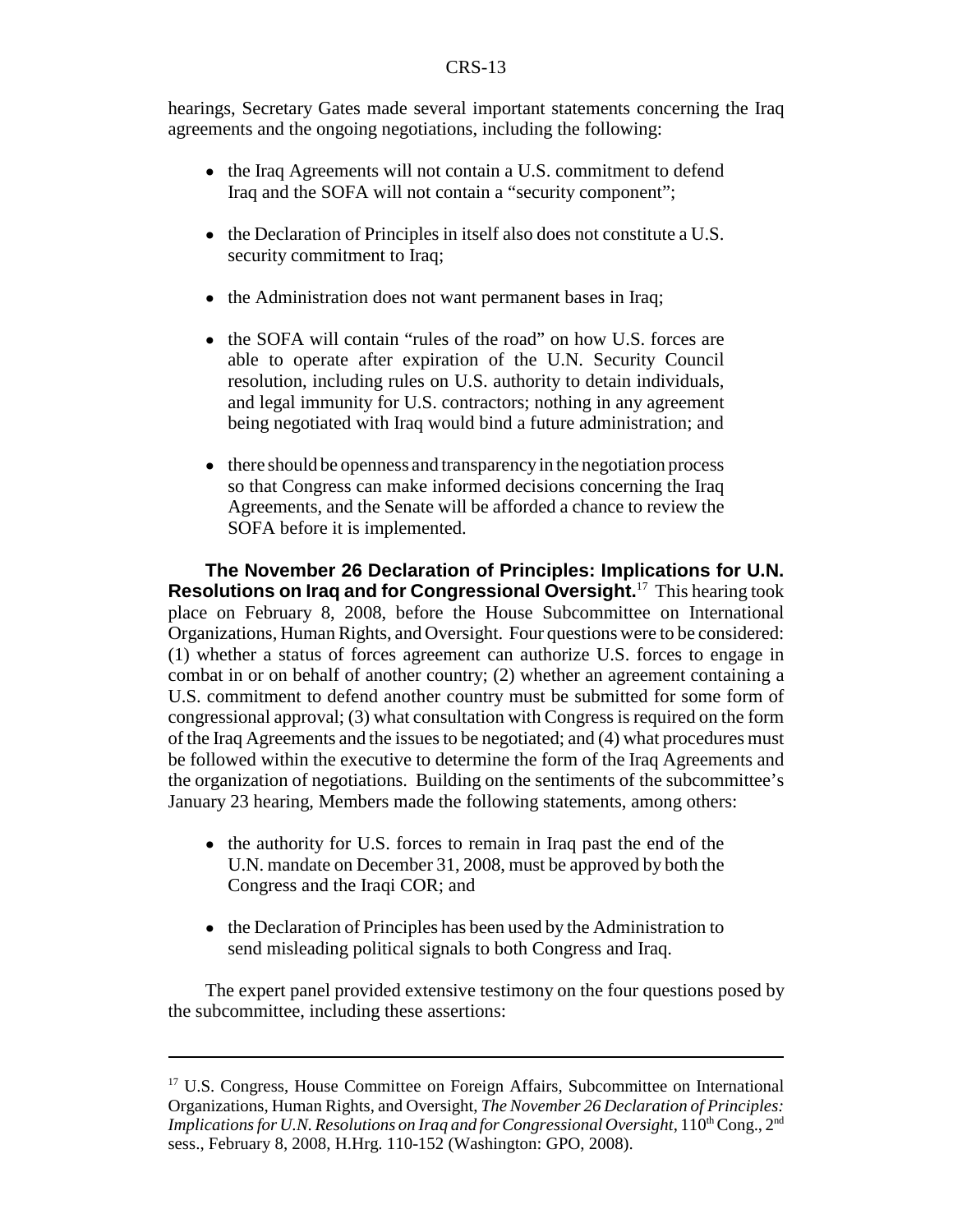- a commitment to defend another country cannot be included in a status of forces agreement as that term is commonly used;
- the type of security commitment spelled out in the Declaration of Principles would contain a greater obligation for the United States than U.S. mutual defense treaties include, as the commitment involves defending against internal threats and an automatic requirement to use force in Iraq's defense;
- the Declaration itself, however, may not be intended as binding, and likely represents only a statement of shared interests, not a preview of the contents of the actual Iraq Agreements;
- any provisions in the proposed SOFA concerning immunity for security contractors from Iraq's legal process might represent an expansion of recognized presidential prerogatives regarding these types of agreements, although providing for such immunity may be within the President's constitutionally granted powers; and
- because the conditions of the specific 2002 authorization of the use of force against Iraq18 no longer adhere, the proposed Iraq Agreements represent a new national commitment of the U.S. armed forces and as such require congressional approval.

**Hearings on the FY2009 Foreign Affairs Budget.**19 The Senate Foreign Relations Committee and House Foreign Affairs Committee held separate hearings concerning the FY2009 foreign affairs budget on February 13, 2008. During Secretary of State Condoleezza Rice's testimony in the two hearings, she was questioned about the provisions of the proposed Iraq Agreements. She stated the following on the issue:

- the Administration is not seeking permanent bases in Iraq;
- the United States is not taking on an obligation to defend Iraq against its neighbors, or provide any security guarantees;
- ! the agreements do not contain a "commitment to combat forces" or required U.S. troop levels;

 $18$  Congress authorized the use of force in Iraq in order to "defend the national security of the United States against the continuing threat posed by Iraq," and to "enforce all relevant United Nations Security Council resolutions regarding Iraq." Sec. 3(a)(1), (2) of the Authorization for Use of Military Force Against Iraq Resolution, 2002 (P.L. 107-243; 116 Stat. 1501), approved October 16, 2002.

<sup>&</sup>lt;sup>19</sup> U.S. Congress, Senate Foreign Relations Committee, hearing on the Fiscal Year 2009 foreign affairs budget,  $110<sup>th</sup>$  Cong.,  $2<sup>nd</sup>$  sess., February 13, 2008; U.S. Congress, House Foreign Relations Committee, hearing on the Fiscal Year 2009 international relations budget,  $110^{th}$  Cong.,  $2^{nd}$  sess., February 13, 2008.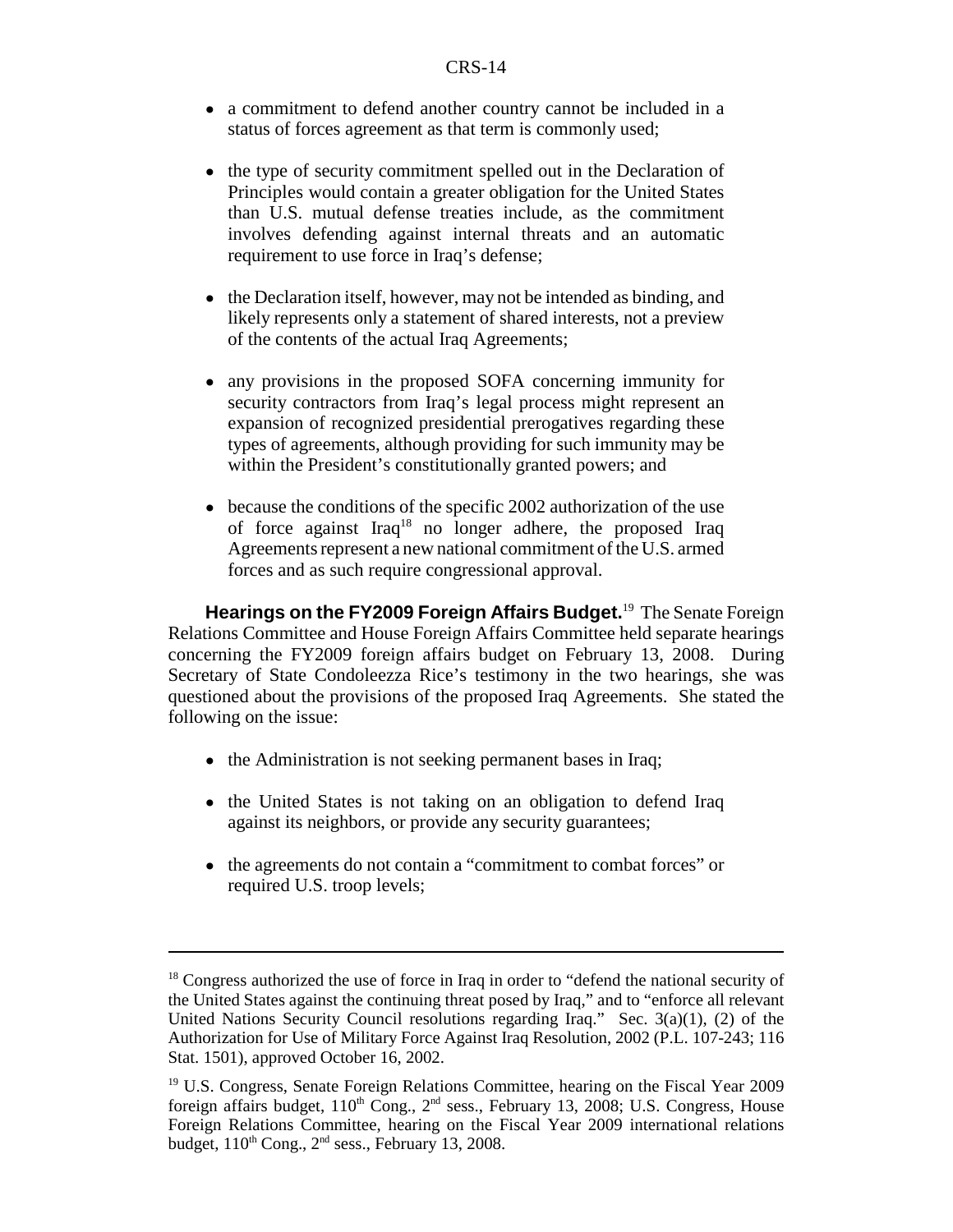- the SOFA is intended to allow U.S. forces to operate there in a legal fashion after the U.N. mandate;
- the Administration will consult with Congress as the negotiations progress; and
- $\bullet$  the SOFA will not bind the hands of the next president.<sup>20</sup>

Secretary Rice maintained the Administration's position that the proposed SOFA, while tailored to the specific situation in Iraq, still fell under the customary form of a SOFA and therefore could be concluded without congressional approval.

**Status of Forces Agreements and U.N. Mandates: What Authorities and Protections Do They Provide to U.S. Personnel?**21 Continuing its series on the future of the U.S. relationship with Iraq, the House Subcommittee on International Organizations, Human Rights, and Oversight held this hearing on February 28, 2008. Focusing on the purpose and scope of SOFAs in general, the hearing produced statements from committee members that Congress needs to play a significant role in reviewing and approving the Iraq SOFA, even if it does not include a commitment to defend Iraq, due to the importance of Iraq to U.S. foreign policy overall. Professor Michael J. Matheson, one of the experts on the hearing panel, suggested that Congress should engage in defining the scope of authority for military operations in Iraq going forward.

**Declaration and Principles: Future U.S. Commitments to Iraq.**22 This hearing took place before a joint session of the House Subcommittee on International Organizations, Human Rights, and Oversight and the Subcommittee on the Middle East and South Asia on March 4, 2008. The fourth hearing in a series, it was the first that collected testimony from Administration officials. Ambassador David Satterfield, who leads the negotiations with Iraq, answered numerous questions from Members concerning the Iraq Agreements, making the following statements, among others:

! the Iraq Agreements will not include a binding commitment to defend Iraq or any other security commitment that would warrant Senate advice and consent;

<sup>&</sup>lt;sup>20</sup> Secretary Rice's statements concerning the Iraq Agreements mirror those made by Secretary Rice and Secretary of Defense Gates in an op-ed piece that appeared in the Washington Post on the same day. See Condoleezza Rice and Robert Gates, "What We Need Next in Iraq," *Washington Post*, February 13, 2008, p. A19.

<sup>&</sup>lt;sup>21</sup> U.S. Congress, House Committee on Foreign Affairs, Subcommittee on International Organizations, Human Rights, and Oversight, *Status of Forces Agreements and U.N. Mandates: What Authorities and Protections Do They Provide to U.S. Personnel?* 110<sup>th</sup> Cong., 2nd sess., February 28, 2008, H.Hrg. 110-153 (Washington: GPO, 2008).

<sup>&</sup>lt;sup>22</sup> U.S. Congress, House Committee on Foreign Affairs, Subcommittee on International Organizations, Human Rights, and Oversight, and Subcommittee on the Middle East and South Asia, *Declaration and Principles: Future U.S. Commitments to Iraq*, 110<sup>th</sup> Cong., 2<sup>nd</sup> sess., March 4, 2008, H.Hrg. 110-162 (Washington: GPO, 2008).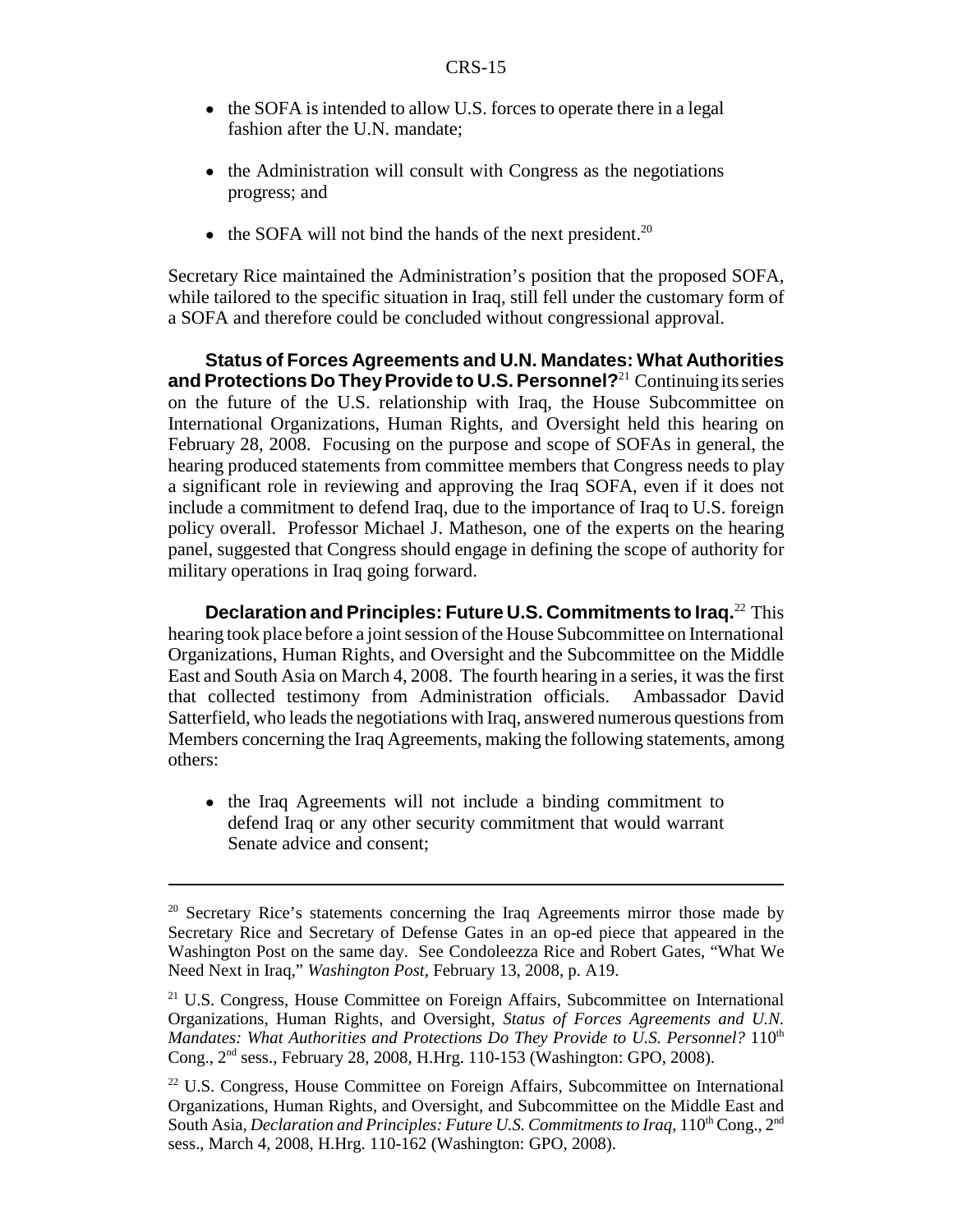- the Iraq Agreements will not create permanent U.S. bases in Iraq, and will not specify numbers of U.S. troops to be stationed there;
- any arrangement fulfilling the pledges of the Declaration of Principles between the Administration and Iraq will be made public and will not remain secret;
- the Administration does not contemplate the Strategic Framework as a legally binding agreement;
- the Administration has made clear to Prime Minister al Maliki and other Iraqi officials that the Agreements will not include an obligation to enter into combat if Iraq is attacked;
- the Iraq Agreements will not contain a commitment for U.S. forces to remain present in Iraq; and
- the Administration relies on the congressional authority in the 2002 authorization to invade Iraq as the basis for maintaining U.S. forces in Iraq past the end of the U.N. mandate.

When asked whether the Administration would present the Iraq Agreements to Congress for approval, Ambassador Satterfield held to the Administration's position that the Agreements did not need congressional approval, but stated that the Administration would comply with all constitutional requirements. He stated that background briefings had already taken place between the Administration and Members of Congress, and that they would continue, but that the Administration would not publicly disclose its negotiating positions.

**International Affairs Budget for Fiscal Year 2009.**23 The House Appropriations Subcommittee on State, Foreign Operations and Related Programs held this hearing on March 12, 2008. Secretary Rice appeared before the subcommittee during this hearing and was asked several questions concerning the Iraq Agreements. She reiterated her comments from earlier hearings, stating that the Administration was not seeking permanent bases, and that the SOFA being negotiated does not set troop levels, and does not make commitments to specific kinds of operations. Answering a question concerning the submission of the Iraq SOFA to Congress for approval, Secretary Rice responded that SOFAs are not submitted to Congress. When pressed on the source of the President's authority to continue the U.S. presence in Iraq, Secretary Rice did not cite the 2002 authorization to invade Iraq or the 2001 authorization to use military force in response to the

<sup>&</sup>lt;sup>23</sup> U.S. Congress, House Appropriations Committee, Subcommittee on State, Foreign Operations and Related Programs, hearing on Fiscal Year 2009 budget for international affairs,  $110^{th}$  Cong.,  $2^{nd}$  sess., March 12, 2008.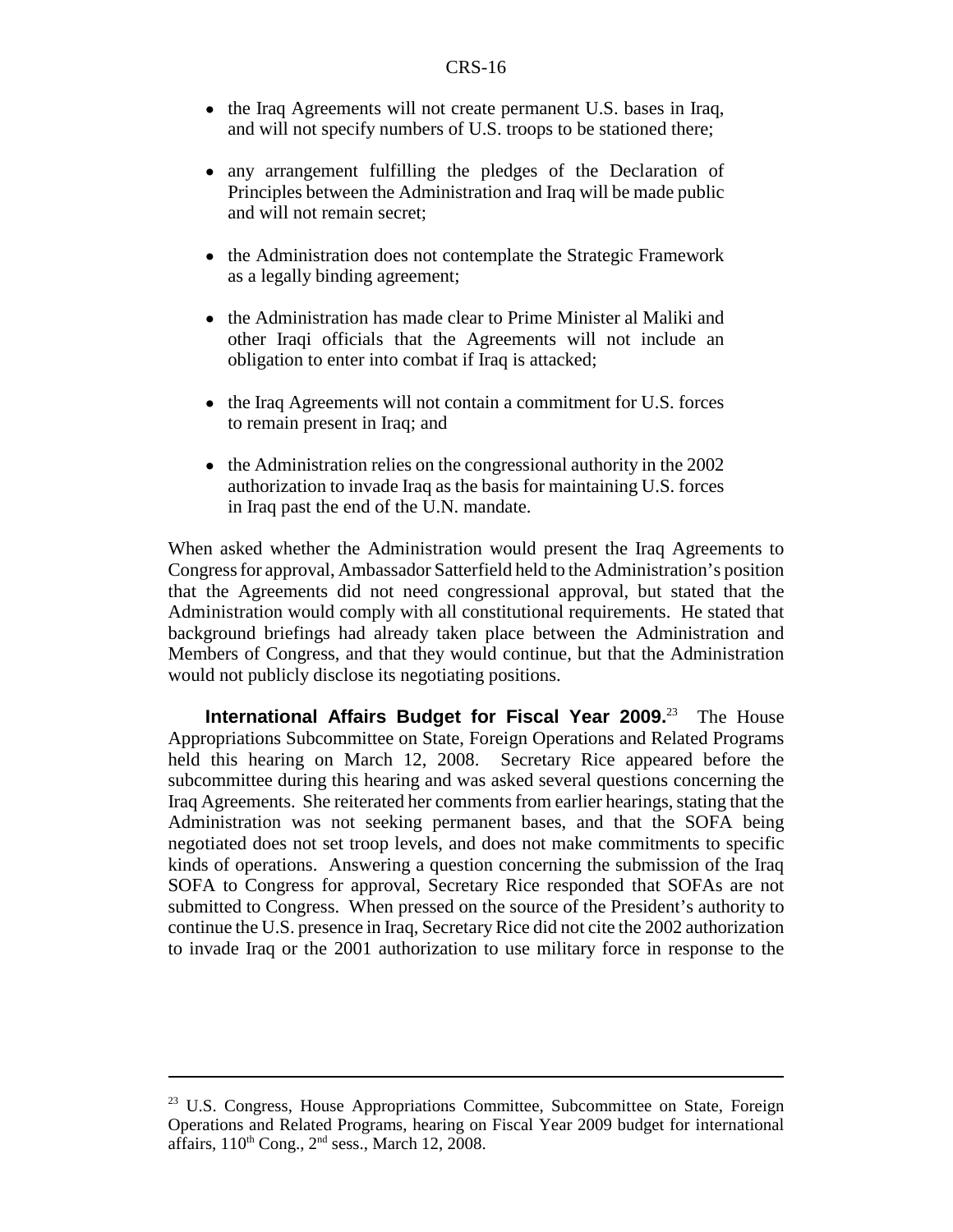September 11 terrorist attacks,  $24$  instead stating, "the President has the authority, we believe, to continue the operations," without reference to the basis for that authority.

**Hearings on the Iraq Report Regarding the U.S. Troop Surge.**25 The Senate Foreign Relations Committee, on April 8, 2008, and the House Foreign Affairs Committee, on April 9, 2008, each held a hearing to discuss the results of the U.S. troop surge in Iraq. Ambassador Ryan Crocker testified before both committees, making several statements and answering questions concerning the Iraq Agreements. While much of his testimony was similar to that of other Administration officials in previous hearings, he did explain the motivation for the Agreements, stating that the principal leaders of Iraq requested a long-term bilateral relationship with the United States in August 2007, and that the Agreements represent to the Iraqis an affirmation of their sovereignty. He also explained that the Agreements do not contain provisions for permanent U.S. bases in Iraq, and that he anticipated the United States would explicitly forswear such bases in the Agreements. As other Administration officials had done, Ambassador Crocker stated the Administration's intention was to conclude the SOFA as a sole executive agreement. He also made comments that indicated the Strategic Framework would not be a legally enforceable international agreement, but merely a political agreement between the Administration and the al Maliki government.

**Negotiating a Long-Term Relationship with Iraq.**26 This hearing was held before the Senate Foreign Relations Committee on April 10, 2008. Ambassador David Satterfield appeared before the committee and gave testimony concerning the two proposed Iraq Agreements that was similar to his earlier testimony on March 4, outlined above: no permanent U.S. bases, no requirement for troop levels or the nature of the U.S. mission, no binding commitment to defend Iraq, and no provisions that will limit the policy options of the next president. He repeated the Administration's position that the SOFA would be concluded as an executive agreement rather than a treaty, but that the Administration intended to consult with Congress throughout the process. He explained that the Strategic Framework would not contain legally binding commitments that would trigger Senate advice-andconsent procedures. When questioned about the authority for the U.S. presence in Iraq after the expiration of the U.N. mandate on December 31, 2008, Ambassador Satterfield cited the President's authorities as commander-in-chief as well as the 2002 authorization to invade Iraq and the 2001 authorization to use force after the September 11 terrorist attacks.

 $24$  Congress authorized the use of force in response to the September 11, 2001 attacks in the Authorization for Use of Military Force (P.L. 107-40; 115 Stat. 224), approved September 18, 2001.

<sup>25</sup> U.S. Congress, Senate Foreign Relations Committee, *Iraq After the Surge: What Next?* 110<sup>th</sup> Cong., 2<sup>nd</sup> sess., April 8, 2008; U.S. Congress, House Foreign Affairs Committee, hearing on the Crocker/Petraeus Iraq Report, 110<sup>th</sup> Cong., 2<sup>nd</sup> sess., April 9, 2008.

<sup>&</sup>lt;sup>26</sup> U.S. Congress, Senate Foreign Relations Committee, hearing on U.S.-Iraq long-term security agreement,  $110^{th}$  Cong.,  $2^{nd}$  sess., April 10, 2008.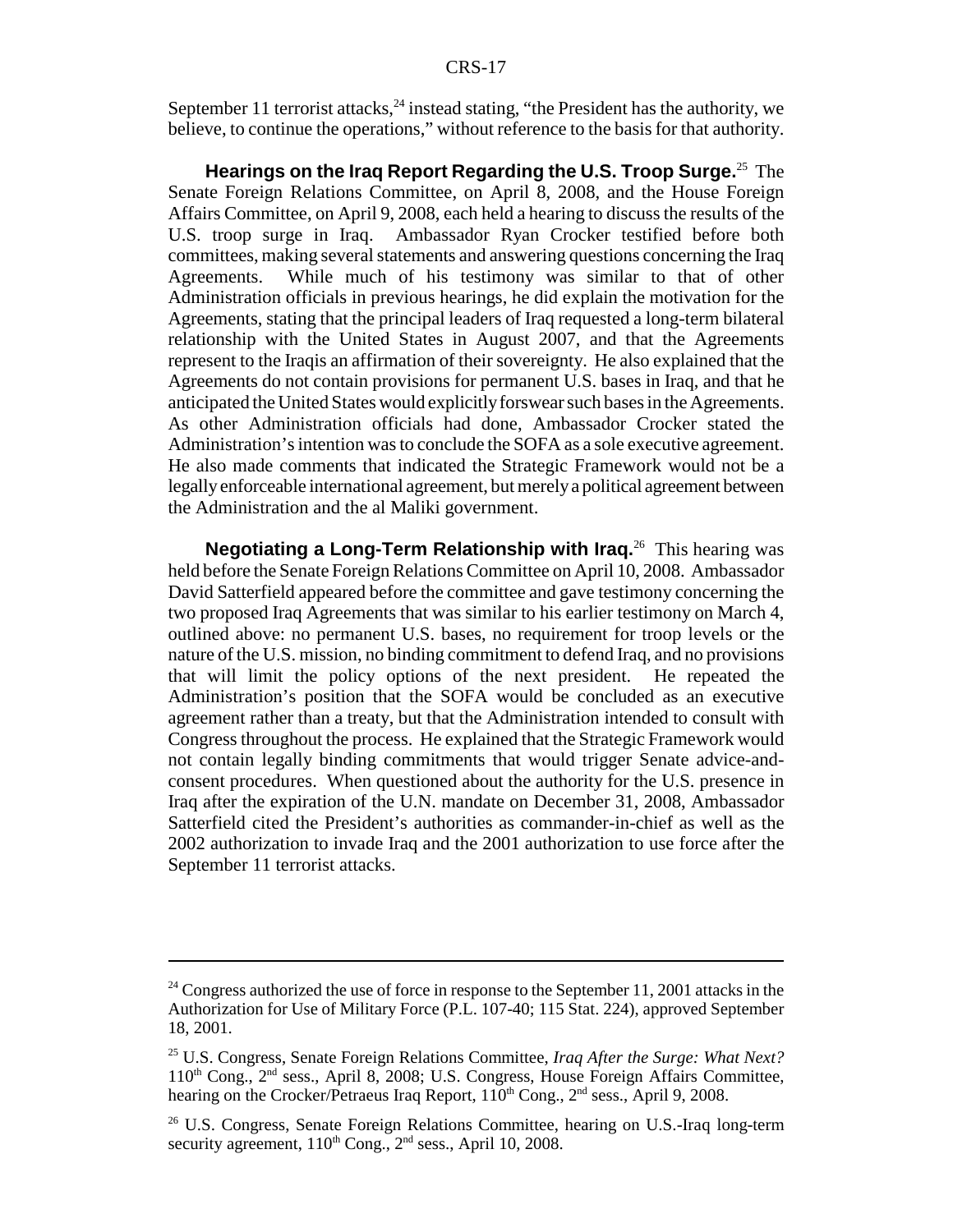**The Future of U.S.-Iraqi Relations: The Perspective of the Iraqi Parliament.**<sup>27</sup> The House Subcommittee on International Organizations, Human Rights, and Oversight held this hearing on June 4, 2008. The subcommittee took testimony from two members of the Iraqi COR, Sheikh Khalaf Al-Ulayyan and Professor Nadeem Al-Jaberi, concerning the continuing U.S. presence in Iraq and the two proposed Iraq Agreements. They asserted that as a whole the COR had several ongoing concerns:

- the Agreements should not be concluded at this time, because Iraq does not enjoy full sovereignty and as such cannot enter any agreement with the United States as an equal party;
- Iraq should not enter into the Agreements until the new U.S. president comes into office;
- any agreement between the al Maliki government and the United States will not be implemented without approval by the COR;
- no provision for permanent U.S. bases in the Iraq Agreements will be acceptable to the Iraqi populace; and
- the presence of U.S. forces in Iraq is no longer needed, and a timetable for withdrawal of U.S. forces is desired.

At the hearing, Chairman Delahunt announced a plan to create a formalized interparliamentary dialogue mechanism between the legislatures of the United States and Iraq that would "allow us to continue these conversations and better inform ourselves, because legislative bodies in a democracy are absolutely essential and particularly in terms of oversight of the executive branches." Professor Al-Jaberi indicated that the COR will pursue this idea.

## **Possible Further Congressional Action Concerning the Iraq Agreements**

Congress has several options for further action to help shape its own involvement in the negotiation and future execution and implementation of the Iraq Agreements. Members of Congress could, among other things, choose to take no further action; continue with hearings on the Iraq Agreements; pass legislation already introduced; or introduce legislation that seeks to further define both the authority of the President concerning the U.S. relationship with Iraq and the role of Congress in the negotiation and implementation of the Iraq Agreements. Many of these options are not mutually exclusive.

<sup>&</sup>lt;sup>27</sup> U.S. Congress, House Committee on Foreign Affairs, Subcommittee on International Organizations, Human Rights, and Oversight, *The Future of U.S.-Iraqi Relations: The Perspective of the Iraqi Parliament*, 110<sup>th</sup> Cong., 2<sup>nd</sup> sess., June 4, 2008.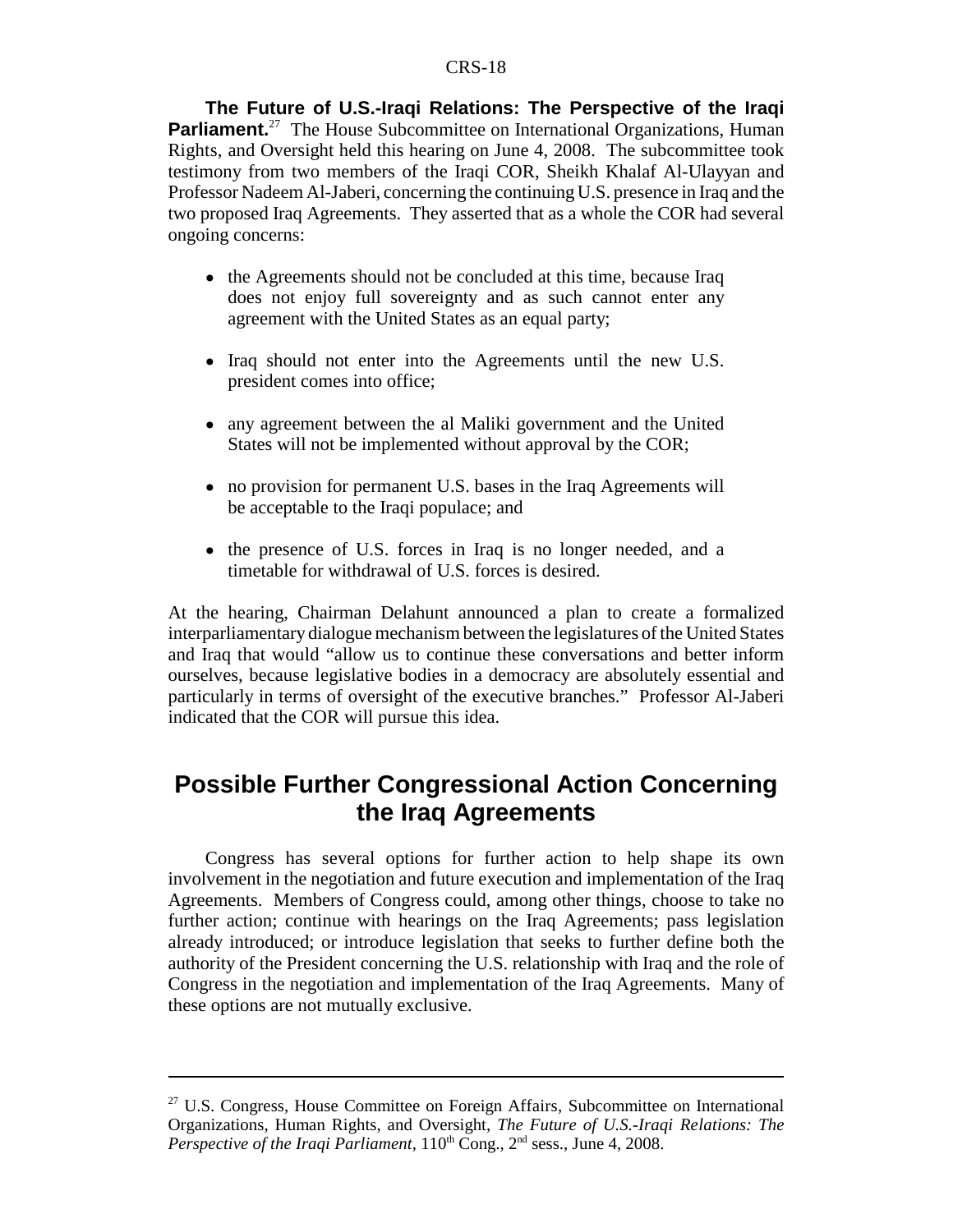#### CRS-19

**No Further Action.** A possible course is for Congress to do nothing more at this point, if it is satisfied with the numerous measures it has taken so far to shed light on the negotiating process and to send a message to the Administration that Congress is monitoring the Administration's actions concerning these Agreements. Two factors support this approach. First, as illustrated above, the hearings conducted by various congressional committees and subcommittees have produced a body of evidence concerning the Agreements, including both the intentions of the Bush Administration and the general sentiment of the Iraqi Council of Representatives. Administration officials are on record with sworn testimony regarding bases, security commitments, troop levels, scope of mission, legal immunity for U.S. forces, and other issues. Congress has received promises that the Administration will keep Congress informed during the negotiation process for the Iraq Agreements, and that the Agreements will be submitted in some form to the Congress before they are implemented. The hearings may have therefore produced a useful result as an investigative device to pin down the Administration's plans regarding the Iraq Agreements.

Second, it is apparent that the negotiations for the Iraq Agreements have not progressed smoothly and that consensus between the government of Iraq and the Bush Administration may not be imminent.<sup>28</sup> Given the overall criticism of the Declaration of Principles and the proposed Iraq Agreements in the hearings held to date, Congress may be satisfied that the Agreements will not go forward to conclusion in the near future. It may be the case that Iraqi and U.S. negotiators will not be able to agree to the terms for a continuing U.S. presence, thus allaying concern in Congress about the Administration's intentions for those Agreements.

On the other hand, Congress may wish to capitalize on some of the information gathered so far by continuing to hold hearings on such an important issue as the future of the U.S.-Iraq relationship and the ongoing U.S. presence in Iraq. As the recent comments from the Iraqi government in the news and from the Iraqi legislature at the hearing on June 4 have illustrated, the political relationship in Iraq between the al Maliki government and the COR, concerning the Iraq Agreements and other issues, remains highly dynamic and contentious. It may be useful to take this information and present it to Administration officials for their comment and explanation.

**Pass Legislation Already Introduced.** Certain Members of Congress may wish to push forward with passage of one or more of the proposed pieces of legislation introduced in response to the Declaration of Principles and the Administration's comments and actions concerning the Iraq Agreements. The operative provisions of the legislation described above fall into four main categories: executive-branch reporting, consultations with Congress, congressional approval requirements, and funding prohibitions. Each type of provision has perceived

<sup>28</sup> See, e.g., Alissa J. Rubin, "Iraq Hints at Delay in U.S. Security Deal," *New York Times*, July 3, 2008, p. A6; Alissa J. Rubin, "Talks With U.S. on Security Pact Are at an Impasse, the Iraqi Prime Minister Says," *New York Times*, June 14, 2008, p. A5; Testimony of Kenneth Katzman, in U.S. Congress, *The Future of U.S.-Iraqi Relations: The Perspective of the Iraqi Parliament*, *supra* note 27 (stating that the Iraqi government cannot get the support of the Iraqi parliament without limiting U.S. military flexibility to the point that the United States will find it unacceptable).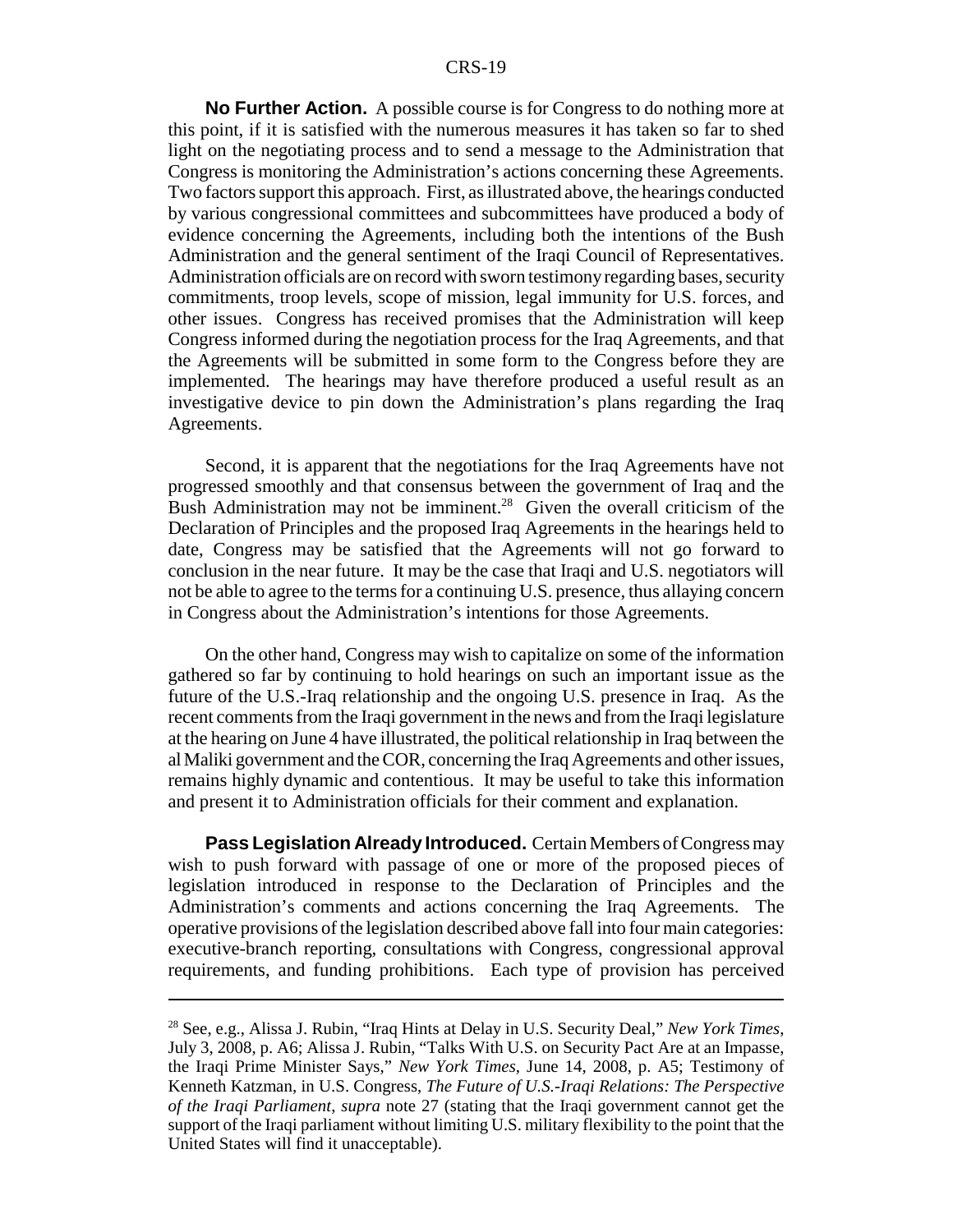benefits and drawbacks. While a reporting requirement is useful for enlightening Congress concerning the Iraq agreements, it does not afford Congress the opportunity to directly shape the agreement-making process. Requirements for consultation between the two branches may provide such an opportunity for Congress, but enforcing such a requirement, and ensuring Congress is truly receiving full consultation, are not easily achieved.

With regard to passage of legislation containing a requirement that one or more of the Iraq Agreements be submitted to Congress for approval, it can be expected that the Administration will argue that the President has the constitutional authority within Article II, apart from any need for congressional input, to conclude the Iraq Agreements as sole executive agreements. Any such legislation may face a veto, and could precipitate a constitutional confrontation concerning the respective powers of the legislature and the executive in determining the form of international agreements under U.S. law. As an alternative to requiring congressional approval outright, provisions prohibiting the use of funds to implement the Iraq Agreements, while significant, would not present the same constitutional problems, as they fall squarely within Congress's appropriations power. Some may question, however, whether it is in the interest of the Congress to cut off funds for the Iraq Agreements: as such a measure may be viewed by some to compromise U.S. interests as a whole in Iraq and create new problems for the success of U.S. foreign policy in the Middle East.

**New Legislation to Define Presidential Authority.** As recounted above, Administration officials have at certain points cited the 2002 congressional authorization of the invasion of Iraq, and the 2001 authorization to use force in response to the September 11 terrorist attacks, as important sources of the President's authority to enter into the Iraq Agreements. The proposed Iraq Agreements could be viewed as defining the parameters of the continued authorization for deployment of U.S. forces in Iraq, those forces' legal status, and their ability to use force. Congress might consider legislation, therefore, delineating the President's authority to conclude the Iraq Agreements by adding specific Iraq-Agreement language to the existing useof-force authorizations.29

Amendments to the 2002 authorization of the use of force have already been introduced; for example, legislation was proposed prior to the signing of the Declaration of Principles that would set time restrictions on the authorization to use force in Iraq.<sup>30</sup> New amendatory language directly regarding the Iraq Agreements could include certain directives to the President that would redefine the authorization to use force and therefore shape the contents of any such Agreements. Such directives could include consultation and reporting requirements similar to legislation already proposed, but could also contain specific limitations on any provisions

 $29$  For legal analysis concerning the possible repeal of the recent authorizations to use force and other methods of limiting military authorization in Iraq, see CRS Report RL33837, *Congressional Authority to Limit U.S. Military Operations in Iraq*, by Jennifer K. Elsea, Michael John Garcia, and Thomas J. Nicola.

 $30$  See H.R. 645 (110<sup>th</sup> Cong.), section 3. Other bills contain provisions repealing the 2002 authorization to use force in Iraq. See, e.g., H.R. 413 ( $110<sup>th</sup>$  Cong.); H.R. 1292 ( $110<sup>th</sup>$ Cong.).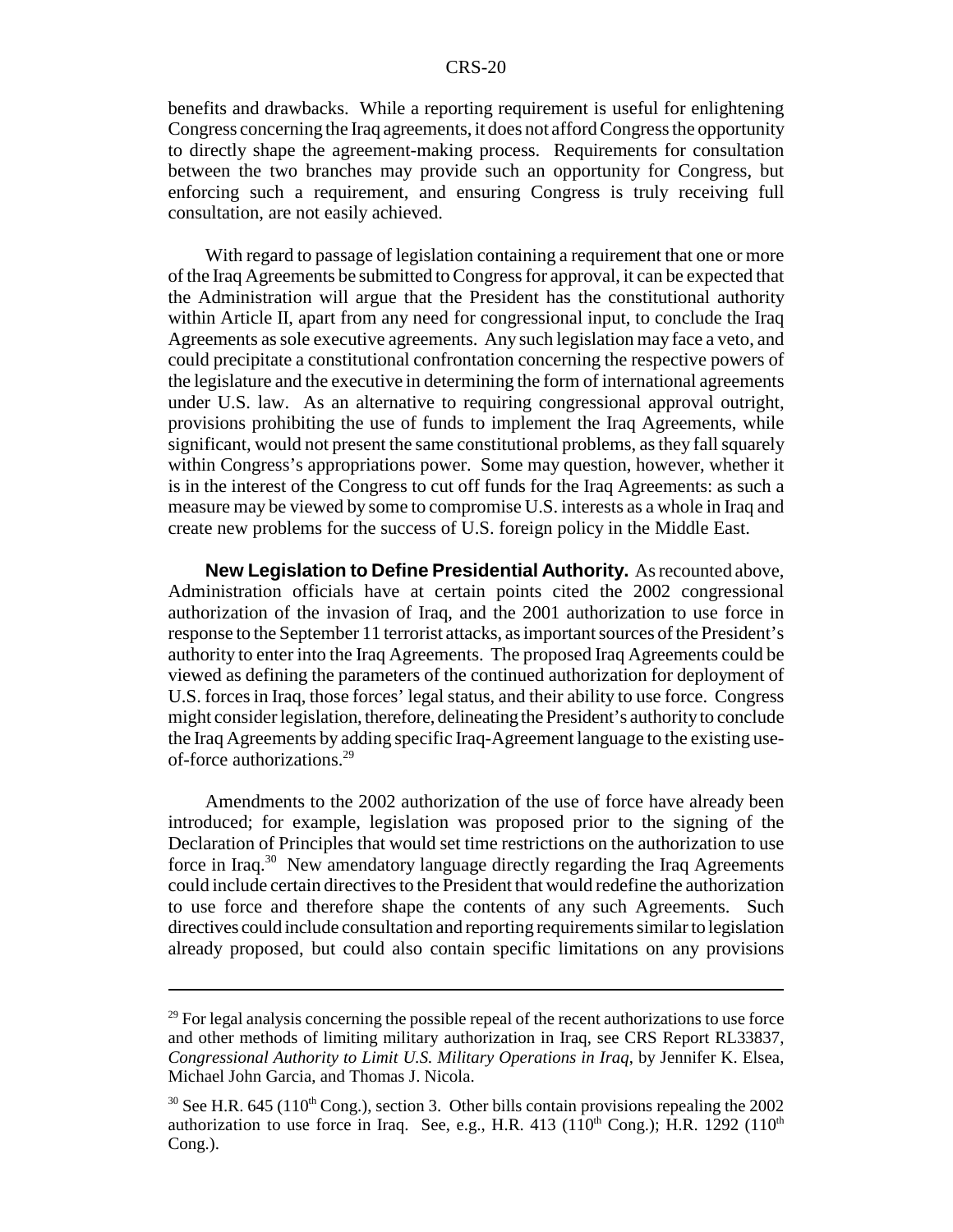related to security commitments, U.S. troop levels, scope of mission for U.S. forces, bases, and other important issues.

Similarly, Congress could choose to consider legislation that specifically authorizes the President to conclude the Agreements with the government of Iraq based on the terms of the Declaration of Principles, effectively transforming what would be a sole executive agreement into a congressional-executive agreement.<sup>31</sup> This option would allow Congress to insert conditions into its approval that could shape the substance and implementation of the Iraq Agreements. There is precedent for this type of action: in 1975, the Ford Administration executed an agreement with Israel and Egypt in support of the Sinai II Agreements between those two countries, and subsequently notified Congress under the Case-Zablocki Act.<sup>32</sup> Congress demanded a role in the agreement and, after negotiation with the Ford Administration, passed a joint resolution that contained various conditions on its approval of the agreement.<sup>33</sup> These provisions defined some of the parameters of the U.S. involvement in the Sinai II Agreements, including a key provision to remove U.S. technicians from work on an early warning system between Egypt and Israel under certain circumstances.

**New Legislation to Further Define the Role of Congress.** Congress may wish to codify a specific role for itself in the negotiation or implementation of the Iraq Agreements, creating a joint congressional-executive decision-making mechanism. This may include mandating the direct inclusion of Members of Congress in the negotiation process of the Iraq Agreements, similar to provisions of the Trade Act of 1974 that include Congress in various aspects of trade-agreement negotiations.34 It may also entail creating a cross-branch monitoring body tasked with reviewing the implementation of the Iraq Agreements. An example of this sort of implementation-review mechanism is the Commission on Security and Cooperation in Europe, created by Congress to monitor the implementation of the Final Act of the Conference on Security and Cooperation in Europe ("Helsinki Final Act").<sup>35</sup> Instead of strictly approving or disapproving the President's actions concerning the proposed Iraq Agreements, legislative provisions such as these would position Congress as a partner in the agreement process, either in negotiations or implementation.

<sup>&</sup>lt;sup>31</sup> For an explanation of the different types of international agreements under U.S. law, see Garcia, Mason, and Elsea, CRS Report RL34362, *supra* note 5, p. 9.

 $32$  The Case-Zablocki Act requires that all executive agreements be submitted to Congress within 60 days of their entry into force. The President must report any agreements not reported within the time frame, explaining the reasons for the delay. The Act also requires the Secretary of State to submit a list of proposed agreements and extensions or amendments to existing agreements that have not yet entered into force, which (1) have not been published in official compilations and (2) the United States has signed or in some other manner finalized in the preceding calendar year. 1 U.S.C. § 112b.

<sup>33</sup> P.L. 94-110 (H.J.Res. 683; 89 Stat. 572), approved October 13, 1975.

<sup>&</sup>lt;sup>34</sup> See 19 U.S.C. § 2211.

<sup>35</sup> P.L. 94-304 (90 Stat. 661), approved June 3, 1976.